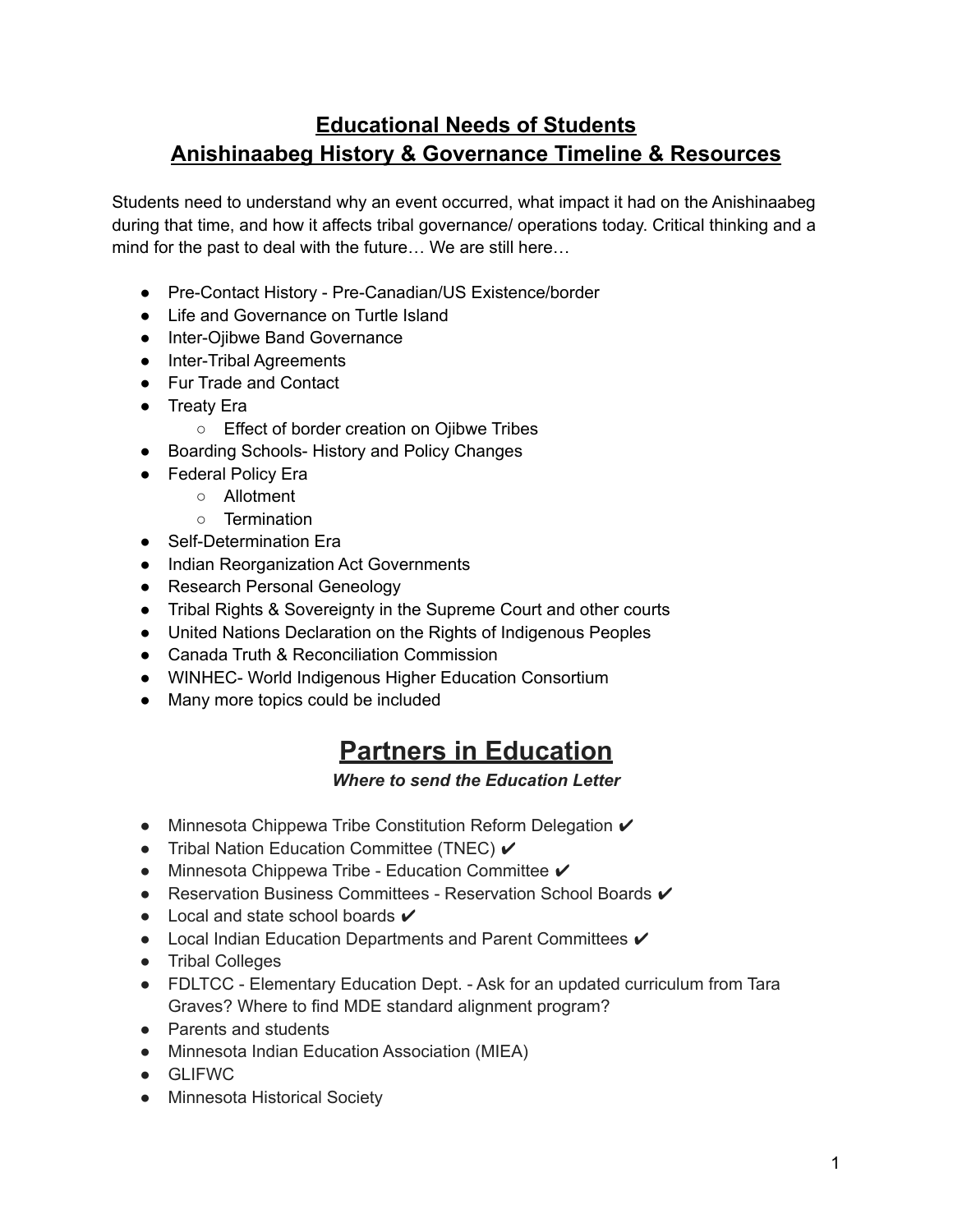● Red Lake Tribe and other Tribal History Centers and Museums...

Tribal Nations Education Committee(TNEC)- Tribal appointed delegates from each Minnesota Tribe are working together to help meet the curriculum needs of Minnesota schools with the current changes in curriculum. <https://www.tnecmn.com/>

We should work with them in any way that we can to help inform and support initiatives locally. It takes local input, at critical times, to make sure the Indian voice is on the record and reflected in future school initiatives. Certain times to be aware of in your school's calendar- Impact Aid input hearing, Title VII, and JOM input hearings and elections and regular meetings. Call your schools, ask when these are scheduled, if they have not been scheduled, ask when they generally do happen and to be put on a list to be made aware when these meetings are scheduled. Community members- even if you do not have students enrolled in the district- have just as much say in these hearings as others do. If they don't hear what you want, they write down and plan what they want. Simple as that, voices are needed, locally and as consistently as possible.

Minnesota Indian Education Association (MIEA) & National Indian Education Association are also great partners in anything the Constitutional Delegation may want to inform the youth about or have changed in our youths' education. They are hubs for American Indian Education Programs State and Nation wide.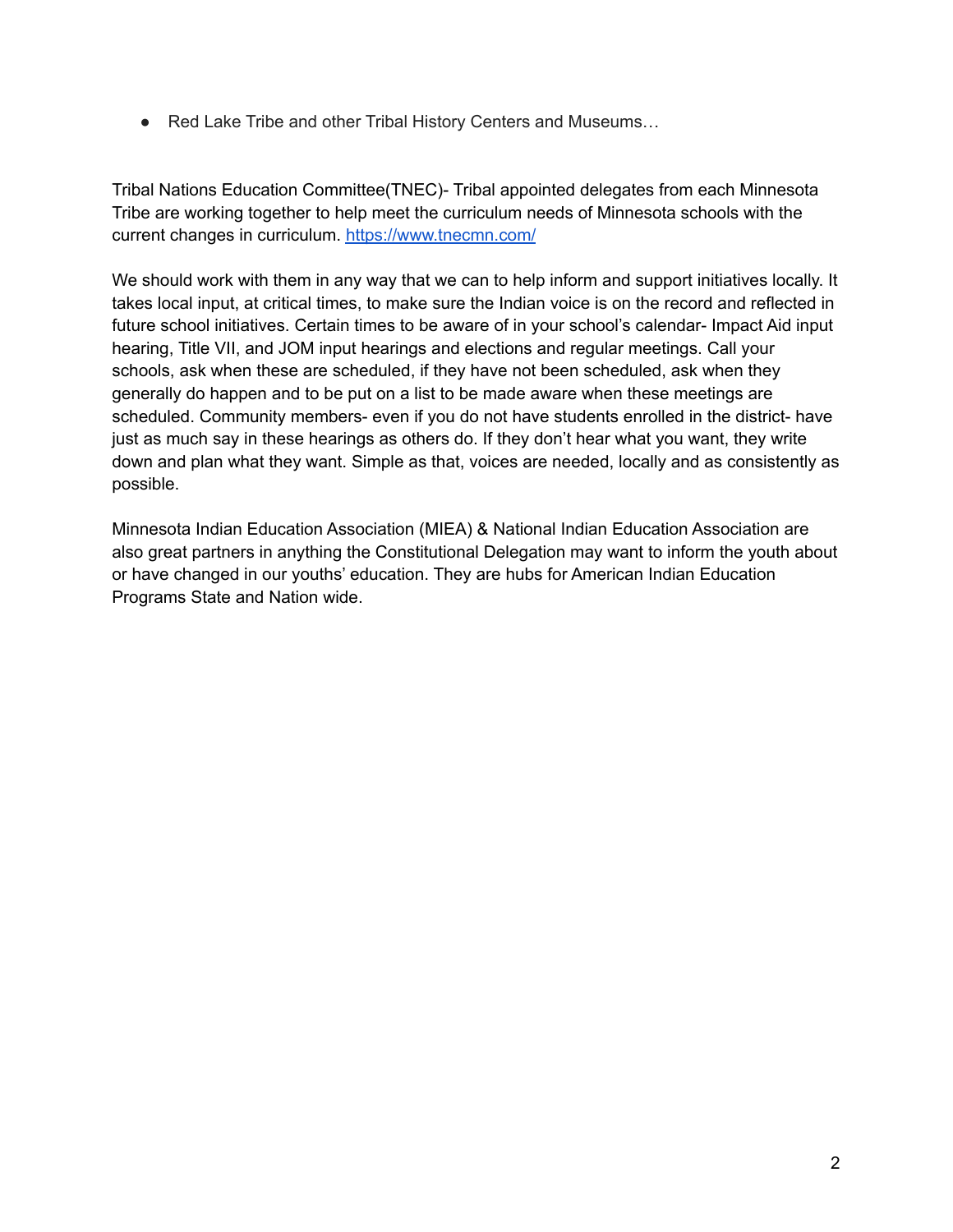### **Collaborative Anishinaabeg History Timeline w/ Resources**

Feel Free to add dates, descriptions and resources where you feel appropriate. If not sure, ask or add it to the end or make a comment and we will find a good place for it. If you see needed corrections, please let us know about those too! Miigwech for your help on this much needed resource!

*Timeline style to help with curriculum creation, programming and further research.*

- Past Curriculum Creations List here
	- Ojibwe Curriculum Committee 1973 ????
	- Current Indian Education [Standards](https://www.mncsse.org/sites/default/files/curriculum/amerian-indian-education/documents/mn_academic_standards_relating_to_mn_american_indian_tribes.pdf) for MN
	- History Topic
		- Resources
		- Timeline
- **● Tribal History**
- Resources:
- *● Waasaa Innabiidaa We Look in All Directions* Book by Thomas Peacock & Marlene Wisuri
- Facts for Kids: Ojibwe Facts for Kids: [Chippewa](http://www.bigorrin.org/chippewa_kids.htm#:~:text=Each%20Ojibwe%20tribe%20is%20politically,ogimaa%20in%20the%20Ojibway%20language) Indians (Ojibwe, [Ojibway,](http://www.bigorrin.org/chippewa_kids.htm#:~:text=Each%20Ojibwe%20tribe%20is%20politically,ogimaa%20in%20the%20Ojibway%20language) Ojibwa).)
- MN Historical Society [https://www.mnhs.org/fortsnelling/learn/native-americans/ojibwe-p](https://www.mnhs.org/fortsnelling/learn/native-americans/ojibwe-people) [eople](https://www.mnhs.org/fortsnelling/learn/native-americans/ojibwe-people)
- Historical and Contemporary Realities: Movement Towards Reconciliation by Susan Manitowabi
	- [https://ecampusontario.pressbooks.pub/movementtowards](https://ecampusontario.pressbooks.pub/movementtowardsreconciliation/chapter/ojibwe-culture-and-history/) [reconciliation/chapter/ojibwe-culture-and-history/](https://ecampusontario.pressbooks.pub/movementtowardsreconciliation/chapter/ojibwe-culture-and-history/)
- **Ojibwe History by Lee Sultzman** 
	- <http://www.tolatsga.org/ojib.html>
- Pre Contact
- "Tribal Existence on Turtle Island for over 50,000 years"- Eddie Benton Benai
- Pre 1300s Lived In "Newfoundland"
- Ojibwe Move to Where the Rice Grows on the Water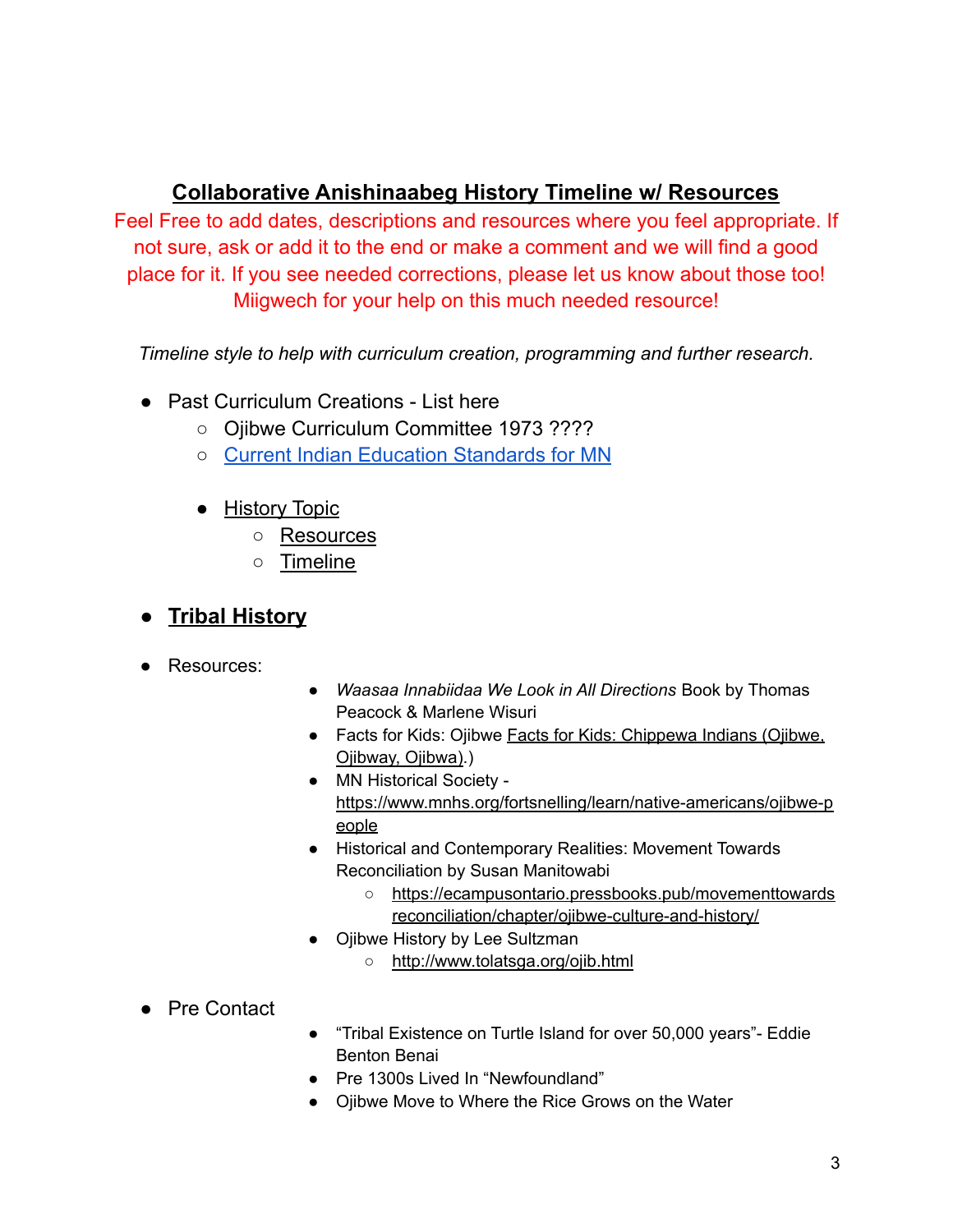- Three Fires Confederacy
	- Ojibwe, Ottawa/ Odawa, Potawatomi
- "Algonquin" language Family
- Madeline Island
- ●
- Clan System
- ●
- **Rights of Nature**
- ●
- **Traditional Educational Process** 
	- Oral Tradition
	- Indian tribes had their own education systems already in place prior to the landing of Columbus in 1492. Indian education consisted of specific roles played by each member of the tribe that centered on survival as a group of people. The transfer of knowledge from elders to the young, from men to boys, from women to girls, encompassing the history, culture and religion of each tribe, created an education curriculum that was passed on through oral tradition and practical, hands-on training.
- Ojibwe Language-Algonquin Language Family
- Cradleboard to Woman or Manhood Rights of Nature Everyday
- Experiential Learning
- Storytelling
- Star Knowledge
- **● Tribal Structure of Anishinaabeg**
	- Tribes divided into bands for sustainable living.
	- **○ Bands of Anishinaabeg (United States side)**
		- Please note that many Anishinaabeg bands also are geographically located on the Canadian side of the border and have severed our tribe in half. The implications of the border have had lasting effects on our people as well as many stories of resilience.
	- **○ Minnesota Bands**
		- MN Northern Bands
			- Red Cedar (Cass) Lake Band of Chippewa Indians
				- (Gaa-miskwaawaakokaag "where there are many red cedar")
					- There also was a similarly named, but different, Red Cedar Lake Band of Lake Superior Chippewa who was amalgamated with the Lac Courte Oreilles Band of Lake Superior Chippewa Indians.
			- Turtle Portage Band of Chippewa Indians, located about Turtle River and Turtle Lake, between Leech Lake and Red Lake.
				- There also was a similarly named, but different, Turtle Portage Band of Lake Superior Chippewa who was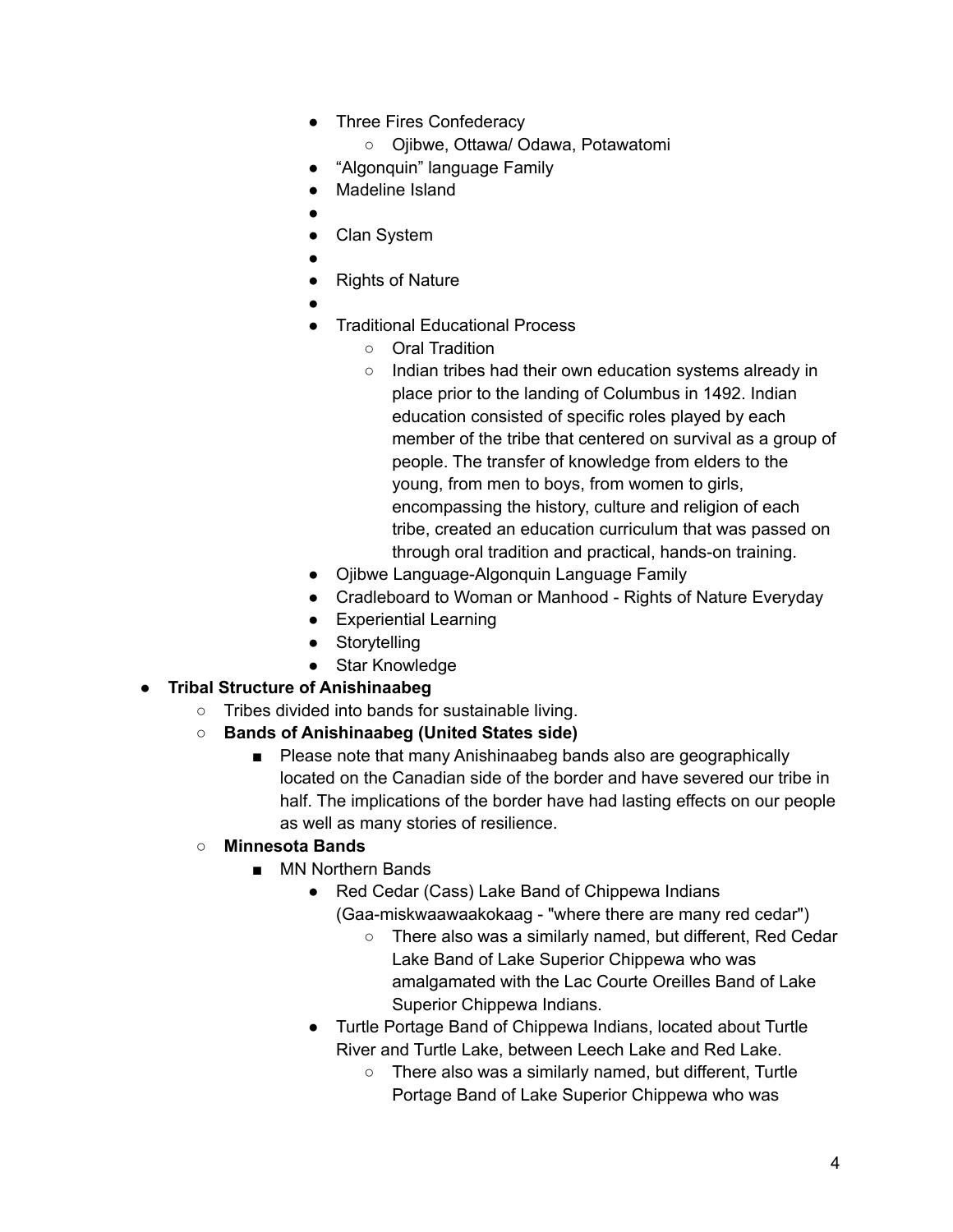amalgamated with the Lac du Flambeau Band of Lake Superior Chippewa.

- Lake Winnibigoshish Band of Chippewa Indians (Wiinibiigoonzhishiwininiwag)
- MN Eastern Bands
	- Leech Lake Band of Ojibwe (Gaa-zagaskwaajimekaag Ojibweg)
	- Bear Island (on Leech Lake)
	- Boy Lake
	- Pine Point (on Leech Lake)
	- Pillager (Makandwewininiwag) -Pillager Band of Chippewa Indians (or simply the Pillagers; Makandwhich literally means "Pillaging Men" for their military activities as the advance guard of the Ojibwe in the invasion of the Dakota country.
	- Upper Crow Wing River (Gaagaagiwigwani-ziibiwiniwag, literally ″Raven's Wing River Men″)
	- Wing River
- MN Western Bands
	- Otter Tail Lake Band of Chippewa Indians
	- Otter Tail River

#### **○ Wisconsin Bands**

- Bad River,
- Lac Courte Oreilles.
- Lac Du Flambeau,
- St. Croix.
- Sokaogan (Mole Lake)
- Red Cliff
- **○ Michigan Bands**
	- Indigenous Resources
		- University of Michigan Highlights resources pertaining to Indigenous Peoples. Some international content is included in this guide however; the focus is on communities Indigenous to Turtle Island (North America)

<https://guides.lib.umich.edu/c.php?g=283427&p=8234907>

- Bay Mills Indian Community
- Grand Traverse Band of Ottawa and Chippewa Indians
- Hannahville Indian Community
- Keweenaw Bay Indian Community
- Lac Vieux Desert Band of Lake Superior Chippewa Indians
- Little River Band of Ottawa Indians
- Little Traverse Bay Band of Ottawa Indians
- Match-E-Be-Nash-She-Wish Band of Pottawatomi Indians
- Nottawaseppi Huron Band of the Potawatomi
- Pokagon Band of Potawatomi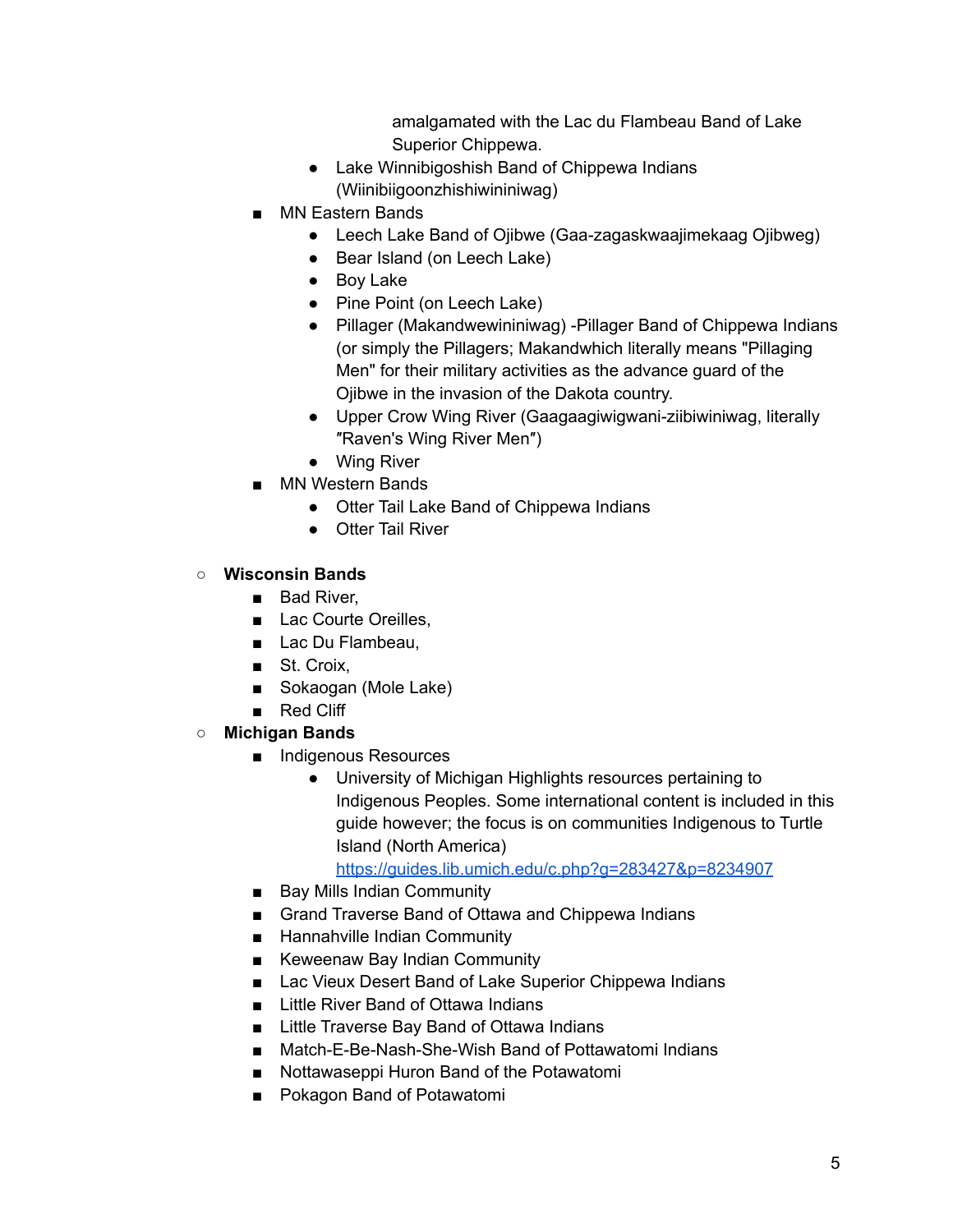- Saginaw Chippewa Indian Tribe of Michigan
- Sault Ste. Marie Tribe of Chippewa Indians
- Inter-tribal Agreements & Trade
	- Three Fires Confederacy
	- Rules of Trade Appreciation of Value
	- Inter-tribal Relations with Dakota
		- 1679 the Ojibwe and the Dakota formed an alliance through peaceful diplomacy at Fond du Lac in present-day Minnesota. The Ojibwe agreed to provide the Dakota with fur trade goods, and in return the Dakota permitted the Ojibwe to move west toward the Mississippi River. During this period of peace that lasted for 57 years
		- 1736–1760, intense territorial conflict between the Ojibwe and Dakota brought them into deadly conflict.
		- 1800s, intertribal conflict was abandoned as both tribes were overwhelmed by challenges posed by the surge of European American settler-colonists.
	- Northwestern Confederacy
		- 1740s 1790 abt
		- Cherokee
		- Iroquois
		- Lenape (Delaware)
		- Miami
		- Odawa
		- Ojibwa
		- Potawatomi
		- Shawnee
		- Wabash Confederacy
		- Wyandot

#### **● Post-Contact abt 1600s-**

#### **○ Fur Trade Era 1600-1800**

- Sovereign Trade-Trade with Ojibwe and other tribes was so critical to the French and British that many European Americans working in the fur trade adopted Native protocols.
- Sovereign- Nation to Nation Negotiations
- Commerce Acts and Non-Intercourse Acts end business as usual with Fur **Trade**
- 1807 abt Pembina Band removed from Sandy lake, Minn., to Pembina region Anibiminanisibiwininiwak. (Pemhina (cranberry) river men, from nibimina high-bush cranberry, sibiw 'river', ininiwak 'men'). A Chippewa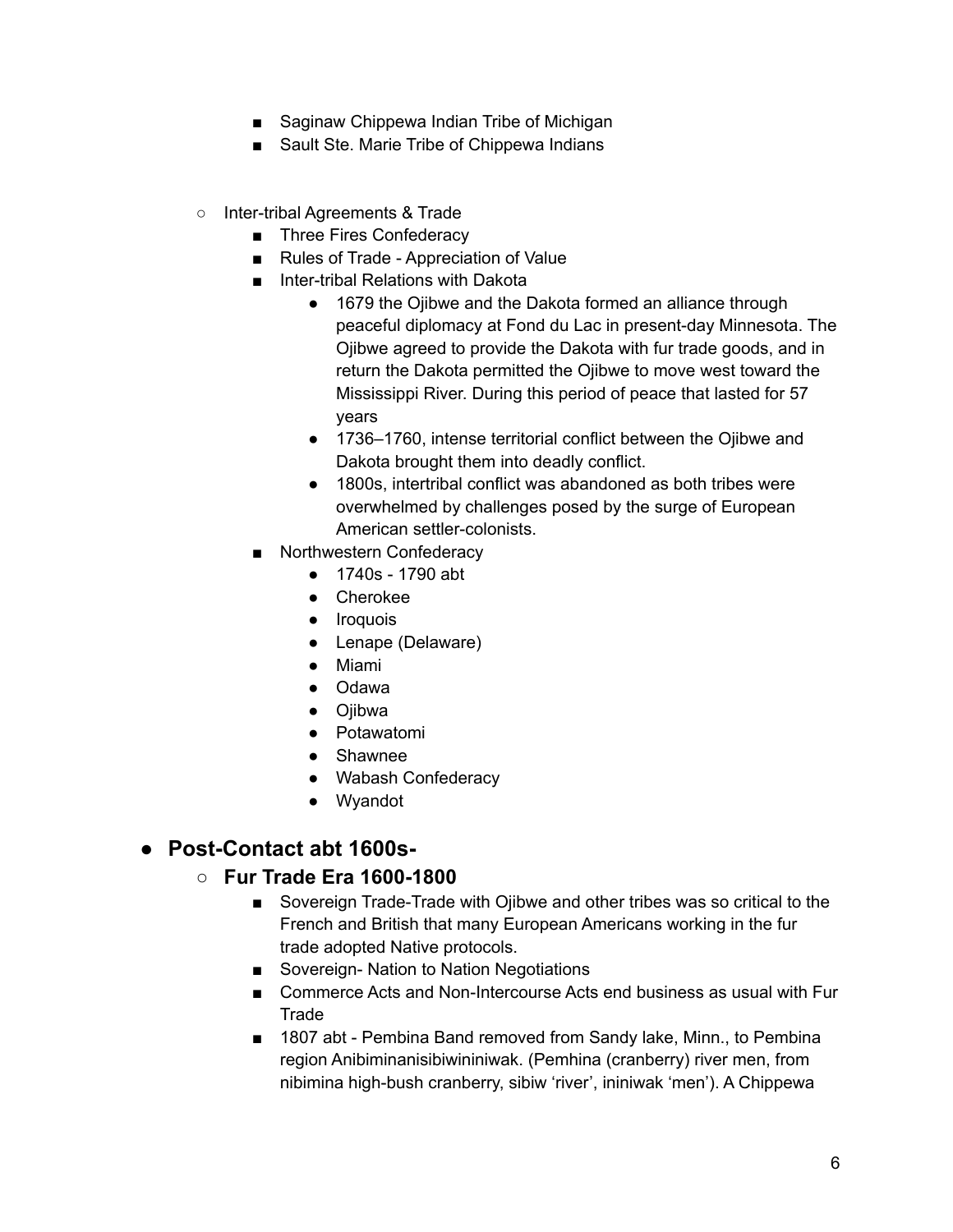band living on Pembina r. in extreme N. Minnesota and the adjacent part of Manitoba.

■ 1823, the American Fur Company controlled the fur trade across much of present-day Minnesota.

### **● Treaty Era-**

- Resources:
	- Why Treaties Matter-
		- <https://treatiesmatter.org/treaties/>
	- The Indigenous Digital Archive-
		- <https://omeka.dlcs-ida.org/s/ida/page/home>
	- The Indigenous Digital Archive- Treaties Explorer
		- <https://digitreaties.org/treaties/historictribe/Chippewa/>

#### **○ Treaties that made America - their impact and outcomes:**

- 1783 Treaty of Paris
- 1785 Treaty of Fort McIntosh
- 1789 Treaty of Fort Harmar
- 1795 Treaty of Greenville, formally titled Treaty with the Wyandots-Ojibwe also were signatories
	- <https://catalog.archives.gov/id/299800>
	- [https://www.firstpeople.us/FP-Html-Treaties/TreatyWithTheWyand](https://www.firstpeople.us/FP-Html-Treaties/TreatyWithTheWyandotetc1795.html) [otetc1795.html](https://www.firstpeople.us/FP-Html-Treaties/TreatyWithTheWyandotetc1795.html)
- 1804 Treaty of Vincennes language family tribes signatory
- 1805 Treaty of Grouseland language family signatory
- 1805 Treaty of Fort Industry Ojibwe and others signatory
- 1809 Treaty Of Fort Wayne Tecumseh questioned the legality of the treaty stating that these Native leaders did not have the right to sign the treaty, and rightfully sell land that is held in common with other Native peoples
- ■
- 1817 Treaty of Fort Meigs
- 1818 Treaty between Britain and United States- creating the international border - cutting Ojibwe and other Tribes off from each other and complicating relations between all.
- 1819 Onís-Adams Treaty between US & Spain creates a southern international border.
- 1825 Multinational Treaties at Prairie Du Chien
	- Dakota and Ojibwe leaders from what is now Minnesota joined members of nearly a dozen other nations for a peace treaty in Prairie du Chien, WI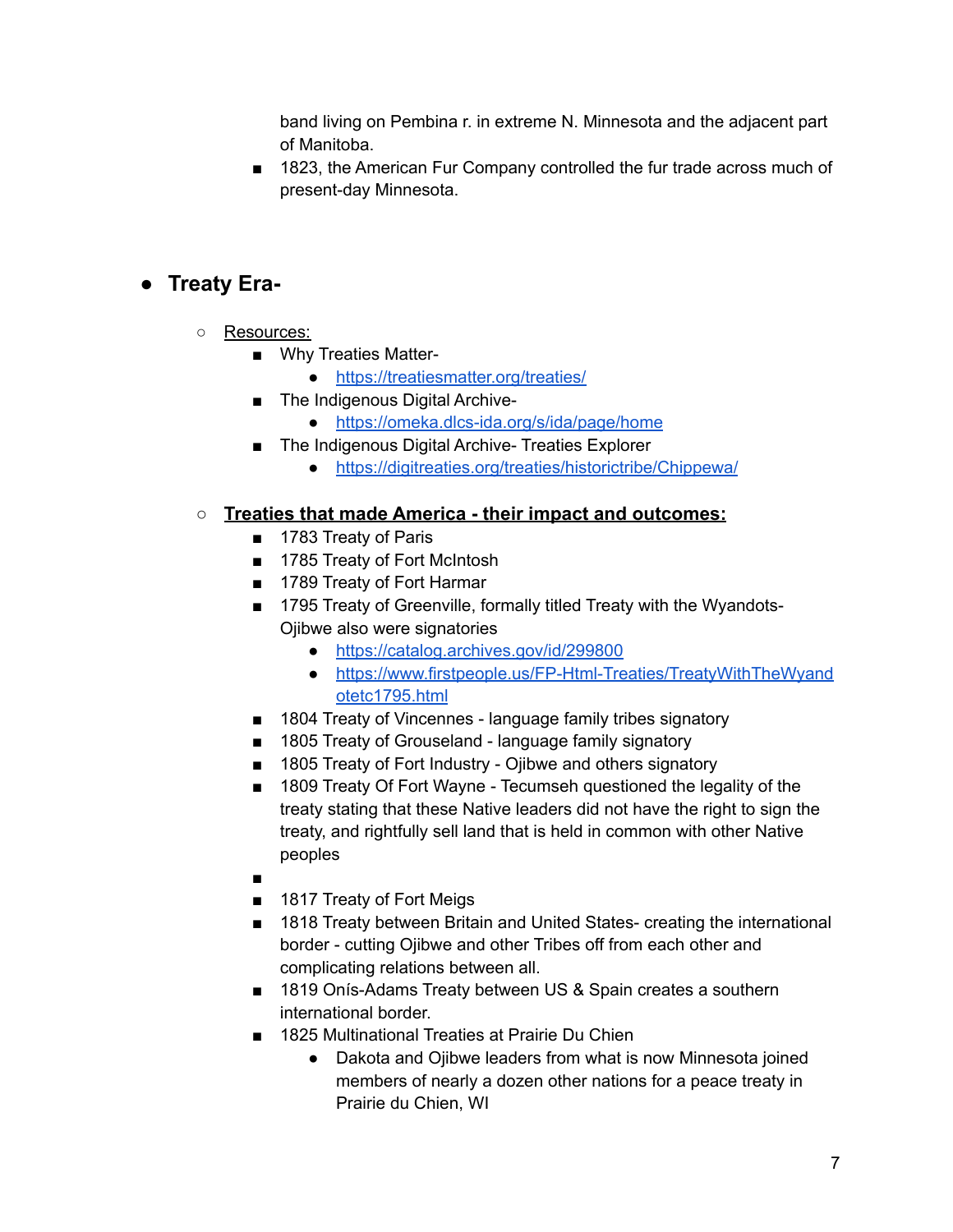- 1826 Treaty with Chippewa
	- Both 1825 & 1826 Treaties were for the most part done to establish boundaries of Tribes so the US knew which Tribe to negotiate with for different resources and areas.
- 1831 Trust Doctrine- Cherokee Nation v. Georgia [https://commons.lib.niu.edu/bitstream/handle/10843/21890/18-1-115-Aitke](https://commons.lib.niu.edu/bitstream/handle/10843/21890/18-1-115-Aitken-pdfA.pdf?sequence=1&isAllowed=y) [n-pdfA.pdf?sequence=1&isAllowed=y](https://commons.lib.niu.edu/bitstream/handle/10843/21890/18-1-115-Aitken-pdfA.pdf?sequence=1&isAllowed=y)
- 1834 1st Indian Trade and Intercourse Act- Cannot take land without **Treaty** 
	- [https://www.govinfo.gov/content/pkg/CRPT-115hrpt703/pdf/CRPT-](https://www.govinfo.gov/content/pkg/CRPT-115hrpt703/pdf/CRPT-115hrpt703.pdf)[115hrpt703.pdf](https://www.govinfo.gov/content/pkg/CRPT-115hrpt703/pdf/CRPT-115hrpt703.pdf)
- 1837 "White Pine Treaty" The first major land cessions by Dakota and Ojibwe people in what is now Minnesota. Ojibwe negotiators made it clear, however, that they were retaining rights to deciduous trees in the region (among other rights)
- U.S. Reports: Chippewa Indians v. U.S., 307 U.S. 1 (1939)
	- <https://www.loc.gov/item/usrep307001/>
- 1842 Treaty of LaPointe
	- <https://glifwc.org/TreatyRights/TreatyChippewa10041842Web.pdf>
- 1846 Treaty Between the United States and the Chippewa, Ottawa, and Potawatomi Indians
	- <https://digitreaties.org/treaties/treaty/175516211/>
	- <https://catalog.archives.gov/id/175516211>
- 1847 Treaty of Fond du Lac notable feature of the first of these two treaties was an article stipulating that "the half or mixed bloods of the Chippewas residing with them shall be considered Chippewa Indians, and shall, as such, be allowed to participate in all annuities."
	- <https://digitreaties.org/treaties/treaty/175673734/>
	- <https://catalog.archives.gov/id/175673734>
- 1849 Indian Affairs brought under Interior Department instead of War **Department**
- 1854 Treaty of LaPoint- Each head of a family, or single person over twenty-one years of age at the present time of the mixed bloods, belonging to the Chippewas of Lake Superior, shall be entitled to eighty acres of land, to be selected by them under the direction of the President, and which shall be secured to them by patent in the usual form. …the Indians shall not be required to remove from the homes hereby set apart for them. And such of them as reside in the territory hereby ceded, shall have the right to hunt and fish therein, until otherwise ordered by the President.
- 1855 Treaty of Washington -
	- <https://www.mnopedia.org/event/treaty-washington-1855>
	- <https://www.mnhs.org/millelacs/learn/treaties>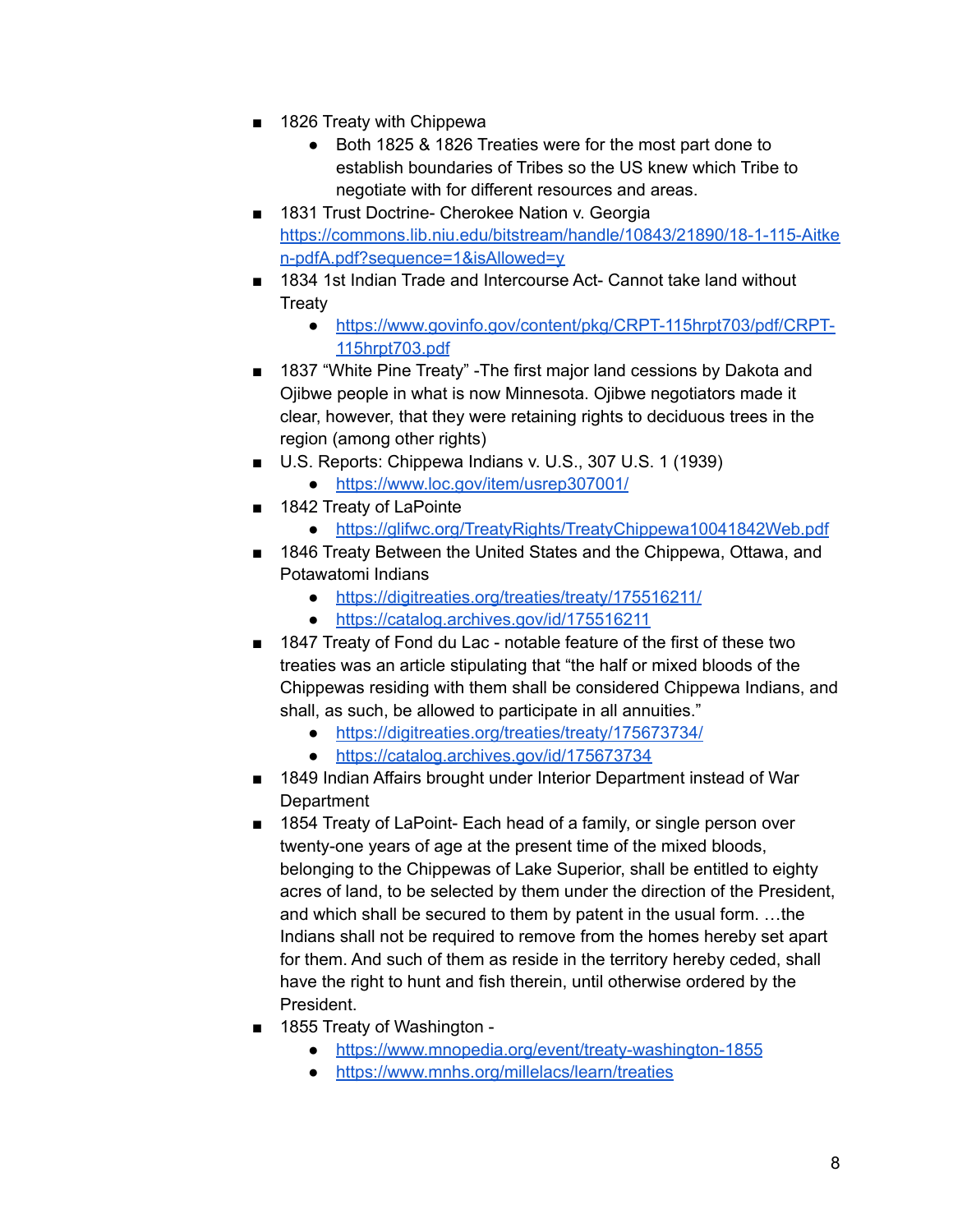- 1863 Treaty with the Chippewa of the Mississippi, Mille Lacs and the Pillager and Lake Winnibigoshish Bands, Change in government structure encouraged and carried out by Treaty Commissioners. The treaty also defined for the time in U.S. terms what an Ojibwe "chief" would be: a leader of a band of at least 50 people, who would encourage "the pursuits of civilized life," A "board of visitors" representing Christian religious denominations would report to the Commissioner of Indian Affairs on the "qualifications and deportment of all persons residing upon the reservation." The board of visitors was given the authority to name the date and manner of annuity payments, and to withhold payments from any "person of full or mixed blood, educated or partially educated, whose fitness, morally or otherwise, is not conducive to the welfare of said Indians."
	- [df](http://collections.mnhs.org/MNHistoryMagazine/articles/49/v49i03p082-098.pdf)
	- Mille Lacs Reservation Case Law Review via Treaties- Indian Affairs <https://www.doi.gov/sites/doi.gov/files/uploads/m-37032.pdf>
	- 1863 Treaty [https://millelacsequalrightsfoundation.org/downloads/treaties/1863](https://millelacsequalrightsfoundation.org/downloads/treaties/1863-Treaty-with-Chippewa.pdf) [-Treaty-with-Chippewa.pdf](https://millelacsequalrightsfoundation.org/downloads/treaties/1863-Treaty-with-Chippewa.pdf)
- 1864- Treaty with the Chippewa, Mississippi, and Pillager and Lake Winnibigoshish Bands- more exertion of assimilation and power in this treaty- division and expelling Indians that do not comply.
	- [https://millelacsequalrightsfoundation.org/downloads/treaties/1864](https://millelacsequalrightsfoundation.org/downloads/treaties/1864-Treaty-with-Chippewa.pdf) [-Treaty-with-Chippewa.pdf](https://millelacsequalrightsfoundation.org/downloads/treaties/1864-Treaty-with-Chippewa.pdf)
	- [/https://thorpe.law.ou.edu/cohen/3cohen62.pdf](https://thorpe.law.ou.edu/cohen/3cohen62.pdf)
- 1866/67- TREATY WITH THE CHIPPEWA, BOIS FORT BAND Lake Vermillion Gold Rush
	- [http://resources.utulsa.edu/law/classes/rice/Treaties/14\\_Stat\\_0765](http://resources.utulsa.edu/law/classes/rice/Treaties/14_Stat_0765_Chippewa.htm) [\\_Chippewa.htm](http://resources.utulsa.edu/law/classes/rice/Treaties/14_Stat_0765_Chippewa.htm)
	- [https://www.llojibwe.org/legal/mctGovStuBook/MCT%20Governme](https://www.llojibwe.org/legal/mctGovStuBook/MCT%20Government%20Student%20Handbook%20-%20Chapter%202.pdf) [nt%20Student%20Handbook%20-%20Chapter%202.pdf](https://www.llojibwe.org/legal/mctGovStuBook/MCT%20Government%20Student%20Handbook%20-%20Chapter%202.pdf)

### **● Indian Policies Era - See also Boarding School Era (Below)**

- 1831 Trust Doctrine-
- 1871 Congress passed law that stopped additional treaties
- 1885 Major Crimes Act
- 1887 General Allotment Act (Dawes Act)
- 1921 Snyder Act 25 U.S.C. 13 Regular Spending for Tribal Needs
- 1924 Indian Citizen Act- Making all Indians of the U.S., citizens of the U.S.A.
- 1928 Merriam Report published
- 1934 Indian Reorganization Act (IRA)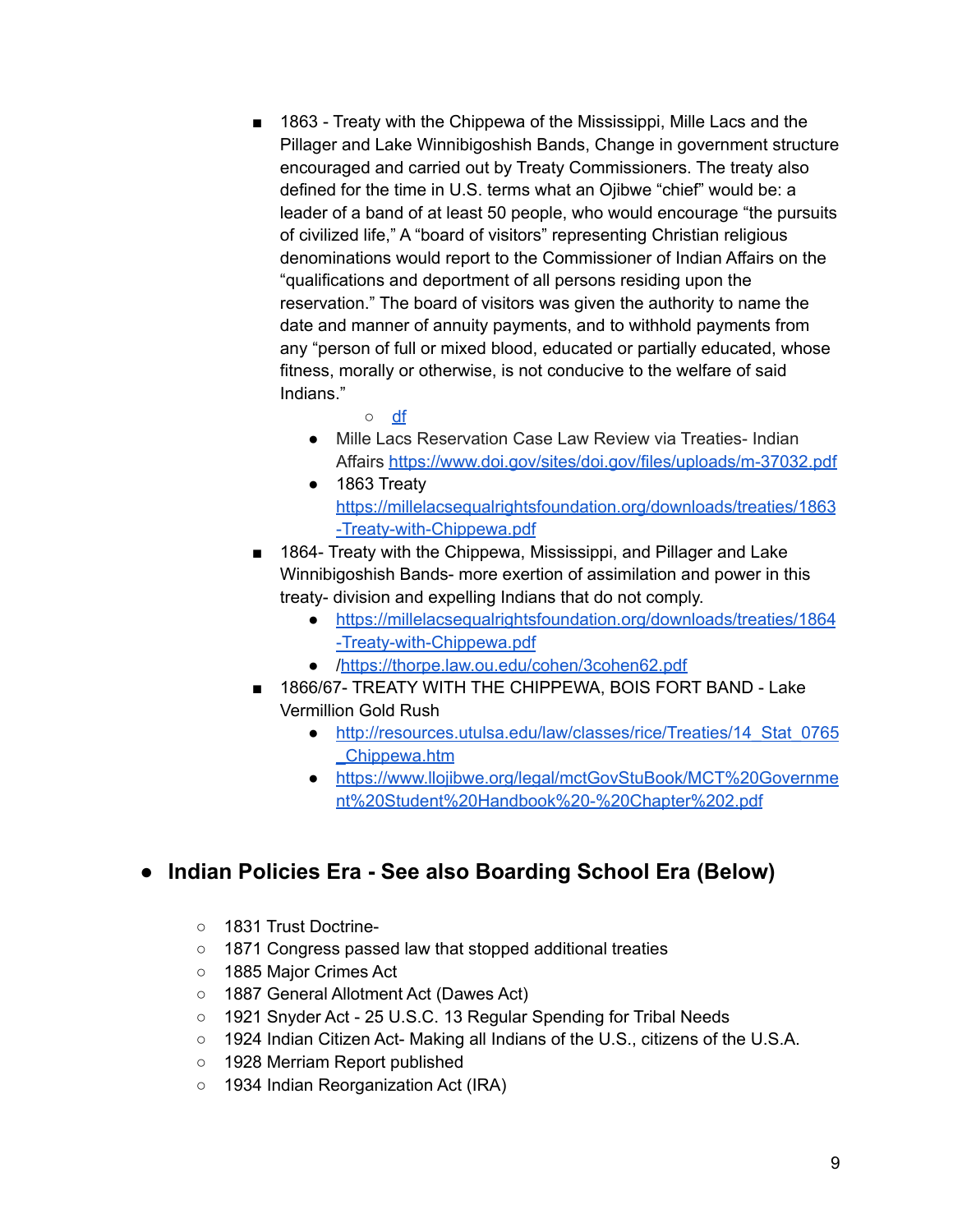- 1946 Congressional Committees on Indian Affairs eliminated moved to Committees on Public lands
- 1946 Indian Claims Commission Act
- 1948 effects of IRA discussed on Federal level
- 1948 Interior Department begins analysis on discontinuation of federal obligations
- 1948 "Indian Country" legally defined
- 1949 Hoover Commission Report- calling for termination and the "complete integration" of Indians into the larger society.
- $\circ$  1952 McCarran Amendment- which waived the sovereign immunity of the United States for state-court general adjudications of all water rights.

### ● **Termination Era Begins**

- 1952 House of Representatives signals termination policy- "designed to promote the earliest practicable termination of all federal supervision and control over Indians."
- 1953 Public Law 280- Congress enacted a statute that delegates to five states criminal and civil jurisdiction over Indian lands within their boundaries
- 1953 More Termination legislation "the policy of Congress, as rapidly as possible, to make the Indians within the territorial limits of the United States subject to the same laws and entitled to the same privileges and responsibilities as are applicable to other citizens of the United States, to end their status as wards of the United States, and to grant them all of the rights and prerogatives pertaining to American citizenship."
- 1954 Congress terminates a group of tribes
- 1955
- Indian Long-Term Leasing Act- extended the maximum terms of mineral and grazing leases approved by the Secretary of the Interior.
- 1958 Congressman secures Interior Department moratorium on Indian land sales - report shows Termination Era policies to be disastrous
- 1959 End of Termination Era- Eisenhower's Interior Secretary Fred Seaton signaled the end of the termination era when he stated that it is "absolutely unthinkable. . . that consideration would be given to forcing upon an Indian tribe a so-called termination plan which did not have the understanding and acceptance of a clear majority of the members of the affected tribe.".

# **● Self-Determination Era**

- 1961 Task Force on Indian Affairs Created and expansion on BIA services.
- 1961 Tribal representatives endorse self-determination- Representatives of numerous tribes issued a "Declaration of Indian Purpose" which stated that Indians "want to contribute to their own personal tribal improvements and want to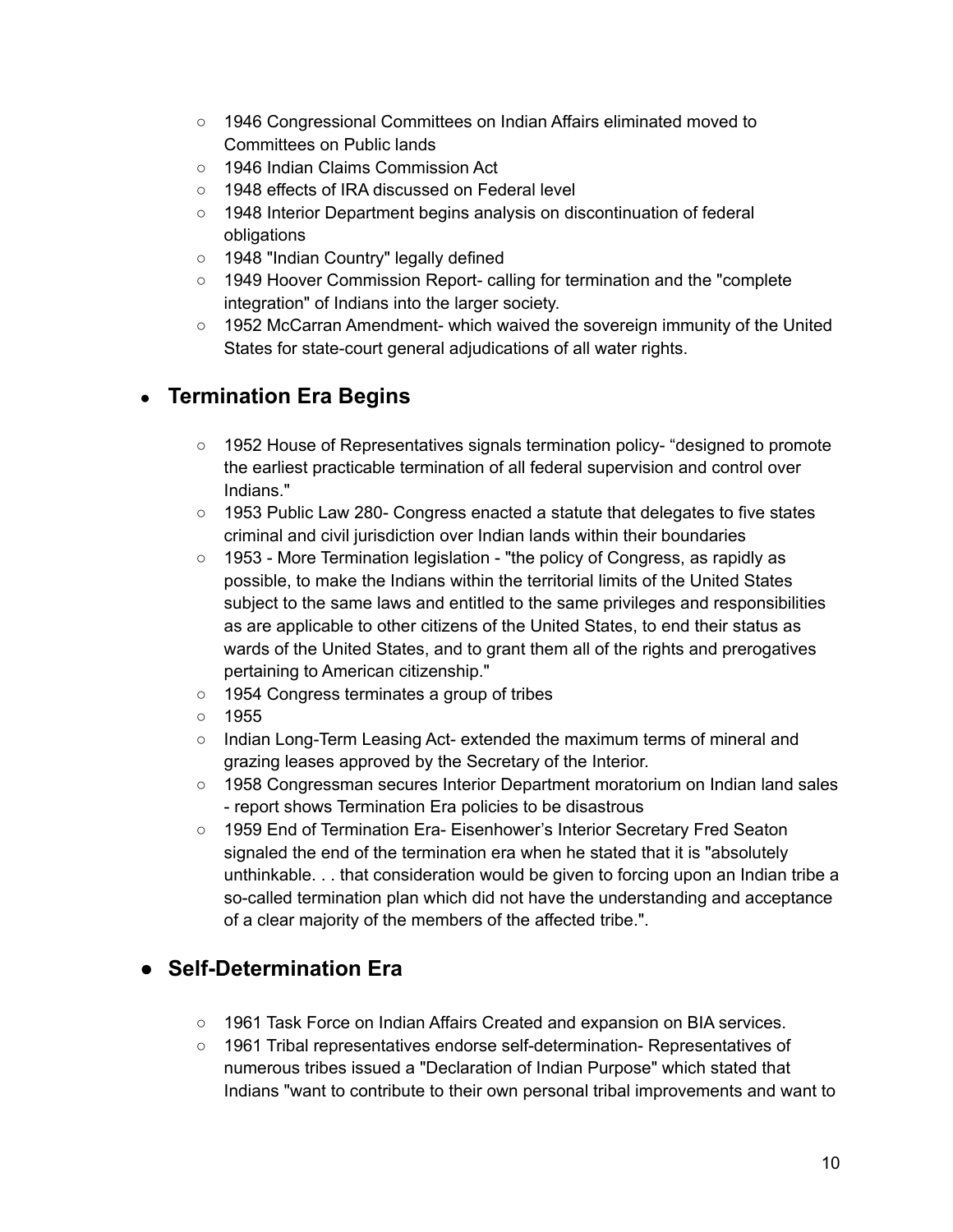cooperate with their Government on how best to solve the many problems in a businesslike, efficient, and economical manner as rapidly as possible."

- 1968 Indian Civil Rights Act enacted- Congress enacted the Indian Civil Rights Act to ensure that the provisions akin to those in the Bill of Rights applied to tribal governments.
- 1970 Indian Trust Counsel Authority proposed President Nixon proposes the creation of an Indian Trust Counsel Authority (ITCA) to provide independent legal representation for Indian interests.
- 1972 Indian Education Act increased funding
- 1975 Indian Resources Section established U.S. Attorney Manual : <https://www.justice.gov/jm/jm-5-14000-indian-resources-section>
- 1975 American Indian Policy Review Commission (AIPRC) established- AIPRC is commissioned to do a thorough overview of the United States' Indian policy and suggest improvements.
- 1975- Indian Self-Determination and Education Assistance Act enacted-Congress enacted the ISDEA to permit tribes to contract with the federal government to provide certain federal services and programs to tribal members. This is where Title VII and other funding comes from.
- 1977 AIPRC issues its reports calling for an end to all policies of assimilation. Proposal was not adopted.
- 1977 Senate Select Committee on Indian Affairs re-established- The Committee was made permanent in 1984, reflecting the growing prominence of Indian affairs on the national stage.
- 1978
- American Indian Religious Freedom Act (AIRFA) Congress enacted the AIRFA providing that "it shall be the policy of the United States to protect and preserve for American Indians their inherent right of freedom to believe, express, and exercise the traditional religions of the Indians." 42 U.S.C. section 1996.
- 1978 Indian Claims Commission wraps up its work- Congress had extended the lifespan of the Commission five times, but the last extension ended in 1978
- o 1978 Indian Law Resource Center founded [www.Indianlaw.org](http://www.indianlaw.org)
- 1980 Interior Department issues first tribal acknowledgment regulations- As an outgrowth of the 1977 AIPRC report, the Interior Department promulgates regulations providing an administrative process through which Indian groups may seek federal acknowledgment.
- 1985 12th Annual Report of the National Advisory Council on Indian Education
- 1990 Native American Grave Protection and Repatriation Act enacted The legislation addressed protection of Native American gravesites and the repatriation of remains on federal and tribal lands and culturally significant objects from museums receiving federal aid. A number of states have enacted similar statutes.
- 1993 Interior Secretary Babbitt requires consultation with tribal governments- In a Secretarial Order, Interior Secretary Bruce Babbitt required all bureaus and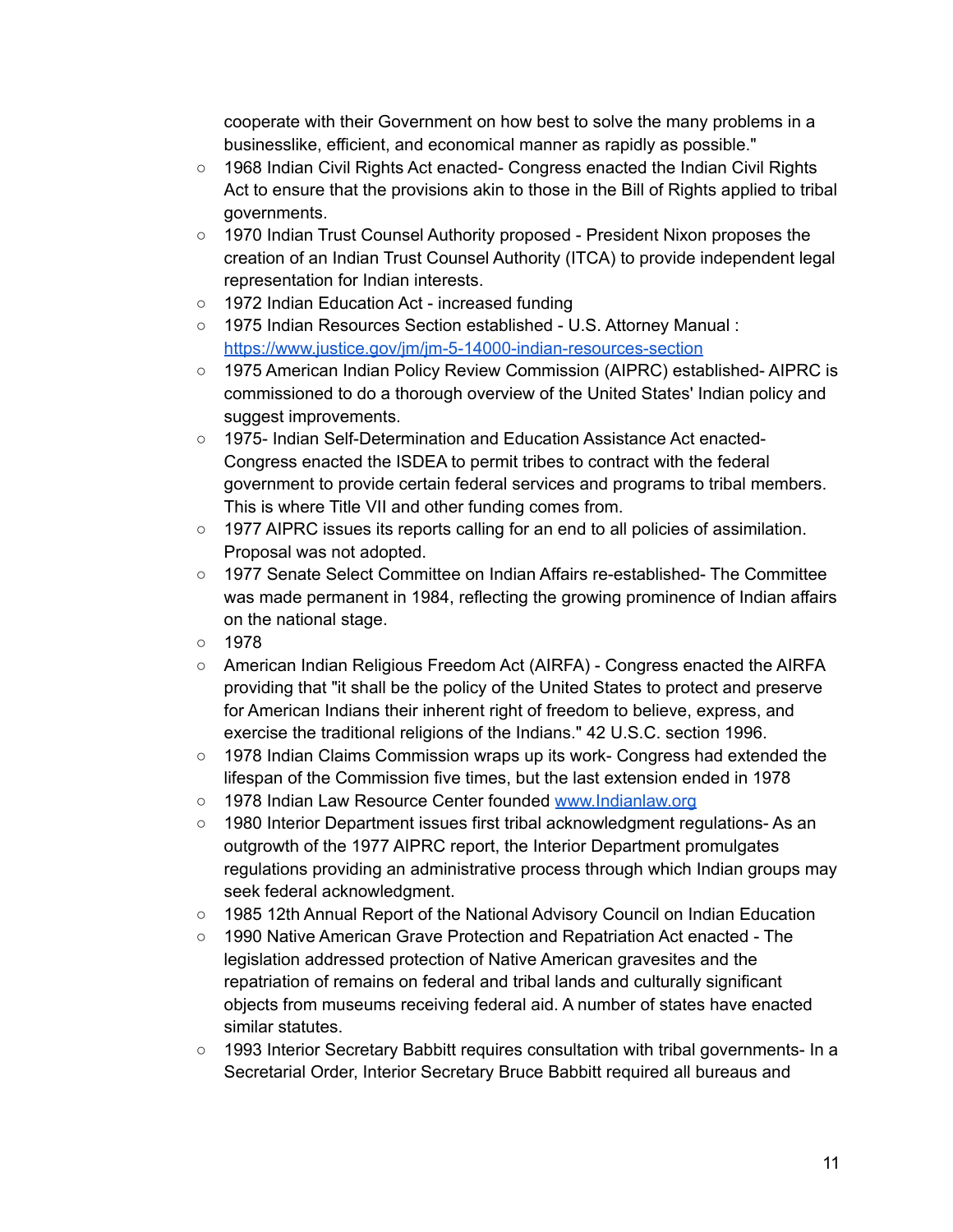offices within the Interior Department to consult with tribal governments with regard to proposals that affect the tribe's trust property.

- 1994 Listening Conference held the Justice and Interior Departments sponsored the National American Indian Listening Conference, to which all federally recognized tribes were invited.
- 1995 tribal leaders formed the National Unity Task Force
- 1998 President Clinton issued Executive Order in consultation with tribal governments- Executive Order 13084 required "meaningful" consultation in the areas of unfunded mandates, waiver procedures, and negotiated rulemaking. The Order was replaced in 2000 with Order 13175, which required agencies to implement an "accountable practice" whereby tribal input is received in the development of regulatory policies. This Order remains in place.
- $\Omega$

**● History of Education Of Indian Children**

### **● Boarding School Era**

**\*\*\*\*\*\*\*\*\*Please note: Information about boarding schools is still being gathered. A formal report of all Boarding School legislation, carryout, and outcomes has never been compiled. We have but bits and pieces that the U.S. Government discussed throughout time and that various religious organizations kept records of. A more full report will be expected by the Department of Interior April 2022. The report should give us more facts and data. National Archive digitization requests of boarding school materials are accepted and recommended. The more that people ask for a document to be digitized- the more it gets bumped up on the list to get done. Dates may or may not be accurate and are awaiting verification.**

- Resources
	- MNopedia Boarding School History
		- <https://www.mnopedia.org/native-american-boarding-schools>
	- National Native American Boarding School Healing Coalition
		- [https://boardingschoolhealing.org/education/us-indian-boarding-sc](https://boardingschoolhealing.org/education/us-indian-boarding-school-history/) [hool-history/](https://boardingschoolhealing.org/education/us-indian-boarding-school-history/)
		- <https://boardingschoolhealing.org/list/>
	- Smithsonian Institution
		- [https://collections.si.edu/search/gallery.htm?og=native-americans](https://collections.si.edu/search/gallery.htm?og=native-americans&p=native-american-boarding-and-day-schools) [&p=native-american-boarding-and-day-schools](https://collections.si.edu/search/gallery.htm?og=native-americans&p=native-american-boarding-and-day-schools)
	- National Archives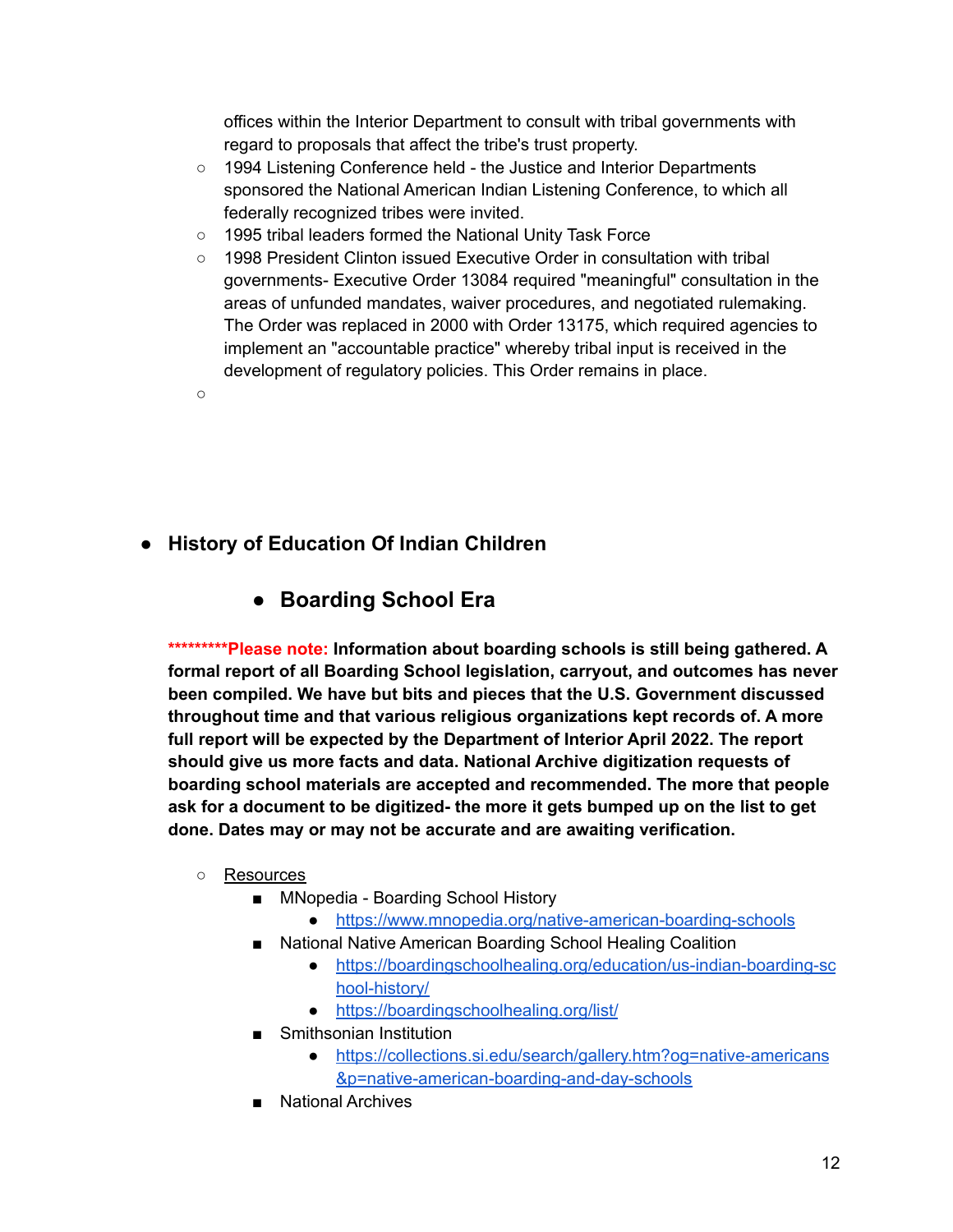- [https://www.archives.gov/research/native-americans/bia-guide/sch](https://www.archives.gov/research/native-americans/bia-guide/schools) [ools](https://www.archives.gov/research/native-americans/bia-guide/schools)
- Wikipedia
	- [https://en.wikipedia.org/wiki/American\\_Indian\\_boarding\\_schools](https://en.wikipedia.org/wiki/American_Indian_boarding_schools)
- TimeToast Native american Boarding Schools Timeline
	- [https://www.timetoast.com/timelines/native-american-boarding-sch](https://www.timetoast.com/timelines/native-american-boarding-school-policies) [ool-policies](https://www.timetoast.com/timelines/native-american-boarding-school-policies)
- Timeline
	- **■ Education as a means to better Communicate/ Negotiate**
	- 1634 First Mission School on Record- Southern Maryland- Run by The Society of Jesus - "to extend civilization and instruction to his ignorant race, and show them the way to heaven."
	- mid-1600s, Harvard College had an "Indian College" on its campus, Cambridge, Massachusetts Bay Colony, supported by the Anglican Society for Propagation of the Gospel. Its few Indian students came from New England.
	- 1769 Dartmouth College retained some programs for Native Americans

#### **■ Education for Assimilation**

- 1776 Continental Congress authorized the Indian commissioners to hire ministers as teachers to work with Indians.
- 1819 Civilization Fund Act Congress appropriated \$10,000 to hire teachers and maintain mission schools
- 1830s Treaties made with Chippewa provide for education on reservations- Missionary schools soon started popping up.
- 1857 General Civilization Act- all Indian males over the age of 21 who could speak, read, and write English or French to renounce their Indian status. This directly relates to the Native American boarding schools and how English/Assimilation was the main goal.
- ■
- 1869-1870 Assimilation Policy of Ulysses S Grant
- 1871 Appropriations Act for Indian Education passed- requiring the establishment of day schools on reservations- end of Treaties onto Assimilation Era
- 1871 First Minnesota Indian Boarding School opens in White Earth
- 1873 Board of Indian Commissions argued in a Report to Congress that Day Schools were ineffective at eradicating the Indian language- since they were home speaking the language more than they were at school.
- 1879 Carlisle Indian Boarding School Opens in Pennsylvania
- 1882 Indian Appropriation Act is passed- allocations for Indian Schools
- 1887 Compulsory Indian Education Act, Dawes Act- On-reservation schools were either taken over by Anglo leadership or destroyed. More push for assimilation.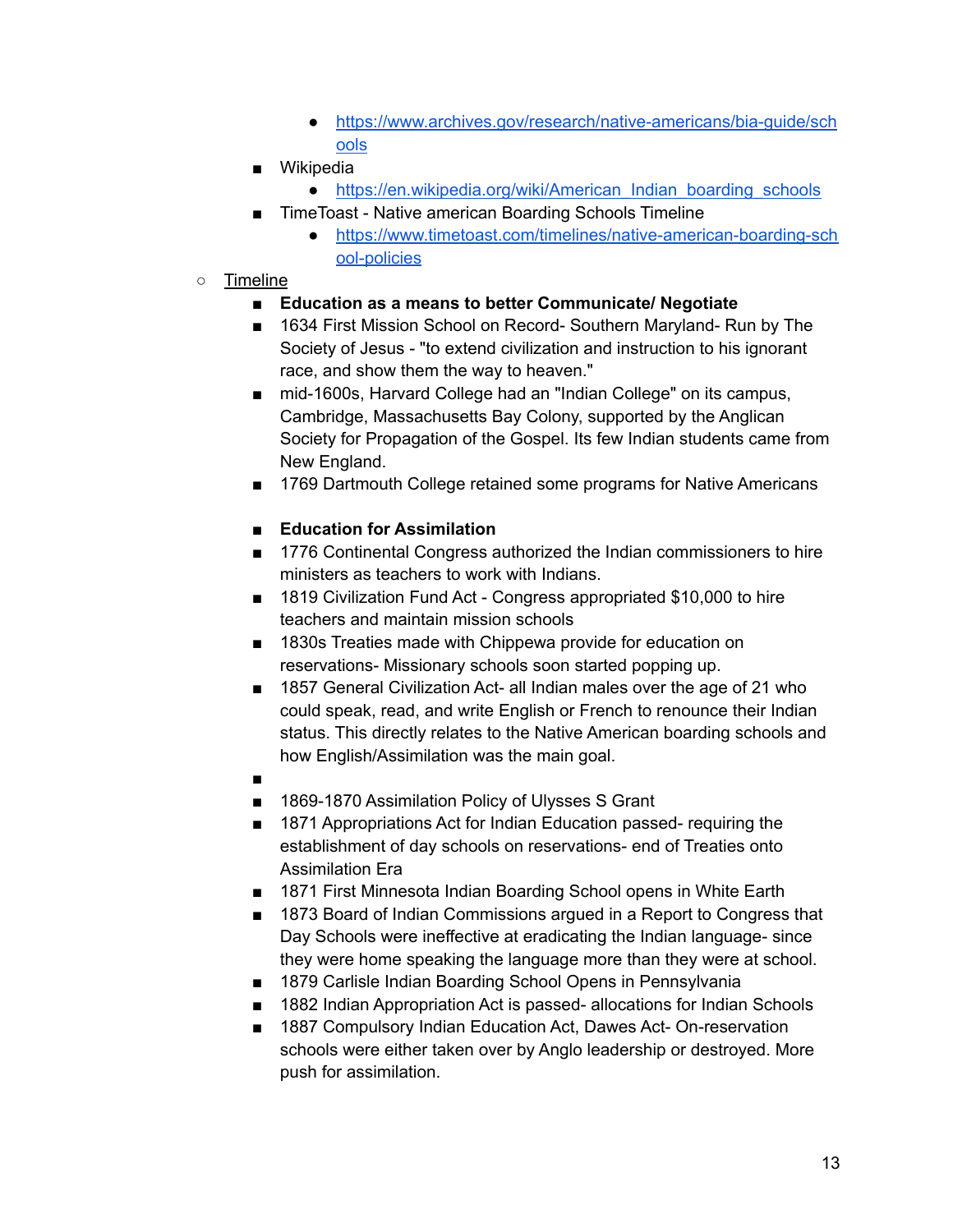- 1891 U.S. Congress passes the Indian Appropriation Act & compulsory attendance law- Requires Native parents to send their children to boarding schools or suffer withheld rations, clothes, and other annuities.
- 1892 Pratt gives "Kill the Indian, Save the Man" speech
- 1892 Pipestone Boarding School first opens, stays open until 1953
- 1900 Ojibwe people showed hostility to boarding school construction happening on their land by expressing armed resistance.
- 1918 Carlisle boarding school was closed because Pratt's method of assimilating American Indian students through off-reservation boarding schools was perceived as outdated
- 1918 Appropriations Act Act generally forbade expenditures for separate education of children less than 1/4 Indian whose parents are citizens of the United States when they live in an area where free public schools are provided.
- 1926 the Department of the Interior commissioned the Brookings Institution to conduct a survey of the overall conditions of American Indians and to assess federal programs and policies including boarding schools.
- 1928 Congress releases the Meriam Report, an evaluation of Native American reservations and boarding schools that criticizes their poor conditions
- **■ Education becomes about Integration**
- 1934 Indian Reorganization Act changed Indian Education- more emphasis on reservation day schools and public school attendance.
- 1934, the Cass Lake, Lake Winnibigoshish and Leech Lake Pillagers, together with the White Oak Point Reservation of the Mississippi Chippewa and the Removable Lake Superior Chippewa Bands of the Chippewa Reservation, agreed to a merger and re-organization. Together, these central Minnesota peoples formed today's Leech Lake Band of Ojibwe, consolidated chiefly on the Leech Lake Indian Reservation.
- 1934 Johnson- O'Malley Act (JOM) was passed to reimburse public schools for Indian Students attending and to assist in reducing the enrollment of Indian boarding schools, placing them in public schools instead
- 1953 Congress passed House Concurrent Resolution 108- relocation of Indians off-reservation, Indian students going to city schools for the first time. Efforts to terminate tribes and integrate Indians into society.
- 1954 Bureau of Indian Affairs ordered the Vermilion school closed in line with the policy of desegregation of Indian pupils.

#### **■ Education for Self-Determination begins**

■ 1968 The Forgotten American- President Lyndon B. Johnson allocated funds for Indians to help themselves- build roads and schools and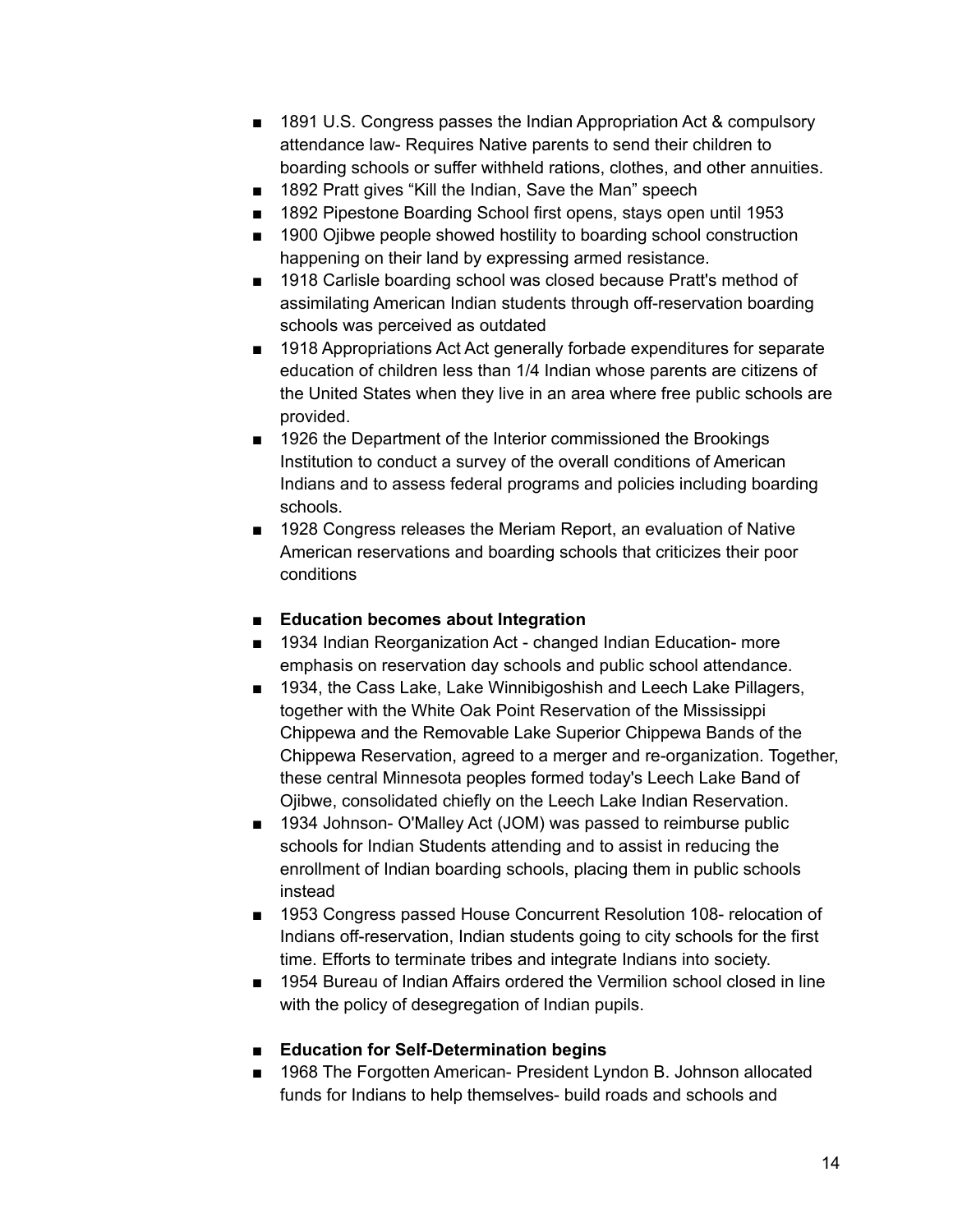directed the Secretary of the Interior to establish Indian School boards for federal Indian schools to be composed of members of the communities.

- 1969 the BIA operated 226 schools in 17 states, including on reservations and in remote geographical areas. Some 77 were boarding schools.
- 1969 Kennedy Report Senate Report 91-501 Special Subcommittee on Indian Education
- 1970 National Study of American Indian Education
	- [https://conservancy.umn.edu/bitstream/handle/11299/205570/M70](https://conservancy.umn.edu/bitstream/handle/11299/205570/M7006.pdf?sequence=1) [06.pdf?sequence=1](https://conservancy.umn.edu/bitstream/handle/11299/205570/M7006.pdf?sequence=1)
- 1972 Congress passed the Indian Education Act, empowered parents; funds student programs. The Indian Education Act establishes the Office of Indian Education and the National Advisory Council on Indian Education, and provides federal funds for American Indian and Alaska Native education at all grade levels.
- 1973- 60,000 American Indian children are estimated to have been enrolled in an Indian boarding school.
- 1975 Indian Self-Determination and Education Assistance Act- which guaranteed tribes the opportunity to determine their own futures and the education of their children through funds allocated to and administered by individual tribes.
- 1978 Indian Law Resource Center founded
- 1978 Indian Child Welfare Act passed, largely due to Indian Boarding School stories. Giving Native American parents, for the first time, the legal right to refuse their child's placement in a school.
- 1990 Native American Languages Act- The act declared that Native Americans were entitled to use their own languages
- 1992 updated the Native American Languages Act to add grant funding for Native Languages
- 1995 1995, the Office of Indian Education was almost voted out of existence, with a budget of \$1. Tribal leaders and pan-Indian organization leaders traveled to Washington, lobbied Congress, held prayer vigils in DC, and called press conferences to ensure continued funding. In September 1995, President Clinton rescued the BIA and OIE funding when he vetoed the budget.
- 2001 No Child Left Behind Act- claims to respect the right of Native communities to incorporate their own language and culture, while many of its mandates actually contradict those laid out in the Native American Languages Act. In addition to restrictive teacher qualifications, NCLB requires assessment testing to be entirely in English
- 2006 Esther Martinez Native American Languages Preservation Act is passed- additional funding for Native languages in the schools
- 2014- Native Language Immersion Student Achievement Act This act authorizes the Secretary of Education to award grants to schools and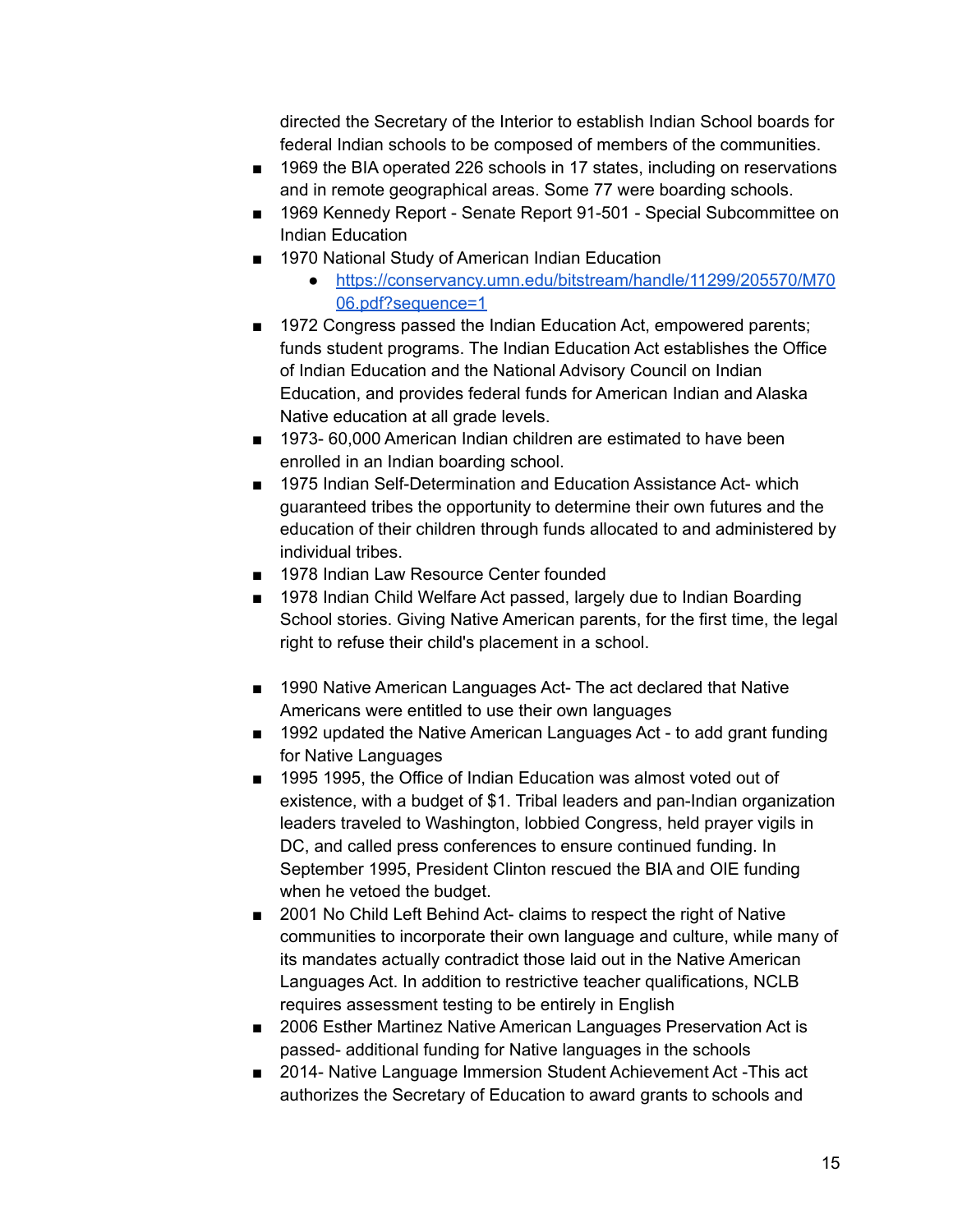tribal nonprofit organizations to maintain and improve programs that speak any Native American language as their primary language of instruction

- 2020 Truth and Healing Commission on Indian Boarding School Policy Act
	- [https://blog.harvardlawreview.org/recent-legislation-truth-and-heali](https://blog.harvardlawreview.org/recent-legislation-truth-and-healing-commission-on-indian-boarding-school-policy-act/) [ng-commission-on-indian-boarding-school-policy-act/](https://blog.harvardlawreview.org/recent-legislation-truth-and-healing-commission-on-indian-boarding-school-policy-act/)
- List of MN Indian Boarding Schools and year opened
	- 1871 White Earth Indian School
		- <https://catalog.archives.gov/id/10482775>
		- <https://catalog.archives.gov/id/5725764>
	- 1893 Pipestone

●

- <https://catalog.archives.gov/id/10529847>
- <https://www.nps.gov/nr/travel/pipestone/sup.htm>
- 1902 St. Mary's Mission Red Lake
	- <https://catalog.archives.gov/id/5725764>
- Red Lake School
	- ●
- Cross Lake
- Morris
- Cass/Leech Lake
- St. Benedict's
	- [https://www.mprnews.org/story/2021/10/26/a-reckoning-monastic-ord](https://www.mprnews.org/story/2021/10/26/a-reckoning-monastic-order-apologizes-for-native-boarding-school) [er-apologizes-for-native-boarding-school](https://www.mprnews.org/story/2021/10/26/a-reckoning-monastic-order-apologizes-for-native-boarding-school)
- ■
- [http://collections.mnhs.org/MNHistoryMagazine/articles/49/v49i03](http://collections.mnhs.org/MNHistoryMagazine/articles/49/v49i03p082-098.pdf) [p082-098.p](http://collections.mnhs.org/MNHistoryMagazine/articles/49/v49i03p082-098.pdf)
- Vermillion Lake School
	- [http://collections.mnhs.org/MNHistoryMagazine/articles/58/v58i04](http://collections.mnhs.org/MNHistoryMagazine/articles/58/v58i04p224-240.pdf) [p224-240.pdf](http://collections.mnhs.org/MNHistoryMagazine/articles/58/v58i04p224-240.pdf)
	- <https://catalog.archives.gov/id/10530020>
	- ●
- Clontarf
	- [https://www.wctrib.com/news/7120506-14-Indigenous-students-wh](https://www.wctrib.com/news/7120506-14-Indigenous-students-who-attended-industrial-school-in-late-1800s-are-buried-in-a-Clontarf-Minn.-cemetery-there-may-be-more1) [o-attended-industrial-school-in-late-1800s-are-buried-in-a-Clontarf](https://www.wctrib.com/news/7120506-14-Indigenous-students-who-attended-industrial-school-in-late-1800s-are-buried-in-a-Clontarf-Minn.-cemetery-there-may-be-more1) [-Minn.-cemetery-there-may-be-more1](https://www.wctrib.com/news/7120506-14-Indigenous-students-who-attended-industrial-school-in-late-1800s-are-buried-in-a-Clontarf-Minn.-cemetery-there-may-be-more1)
- Fandreau, South Dakota- Many Ojibwe attended[https://www.sdpb.org/blogs/images-of-the-past/a-history-of-the-flandreau-i](https://www.sdpb.org/blogs/images-of-the-past/a-history-of-the-flandreau-indian-school/) [ndian-school/](https://www.sdpb.org/blogs/images-of-the-past/a-history-of-the-flandreau-indian-school/)
- **○ Implications of Boarding School/ Indian Education History on aspects of Indian Living**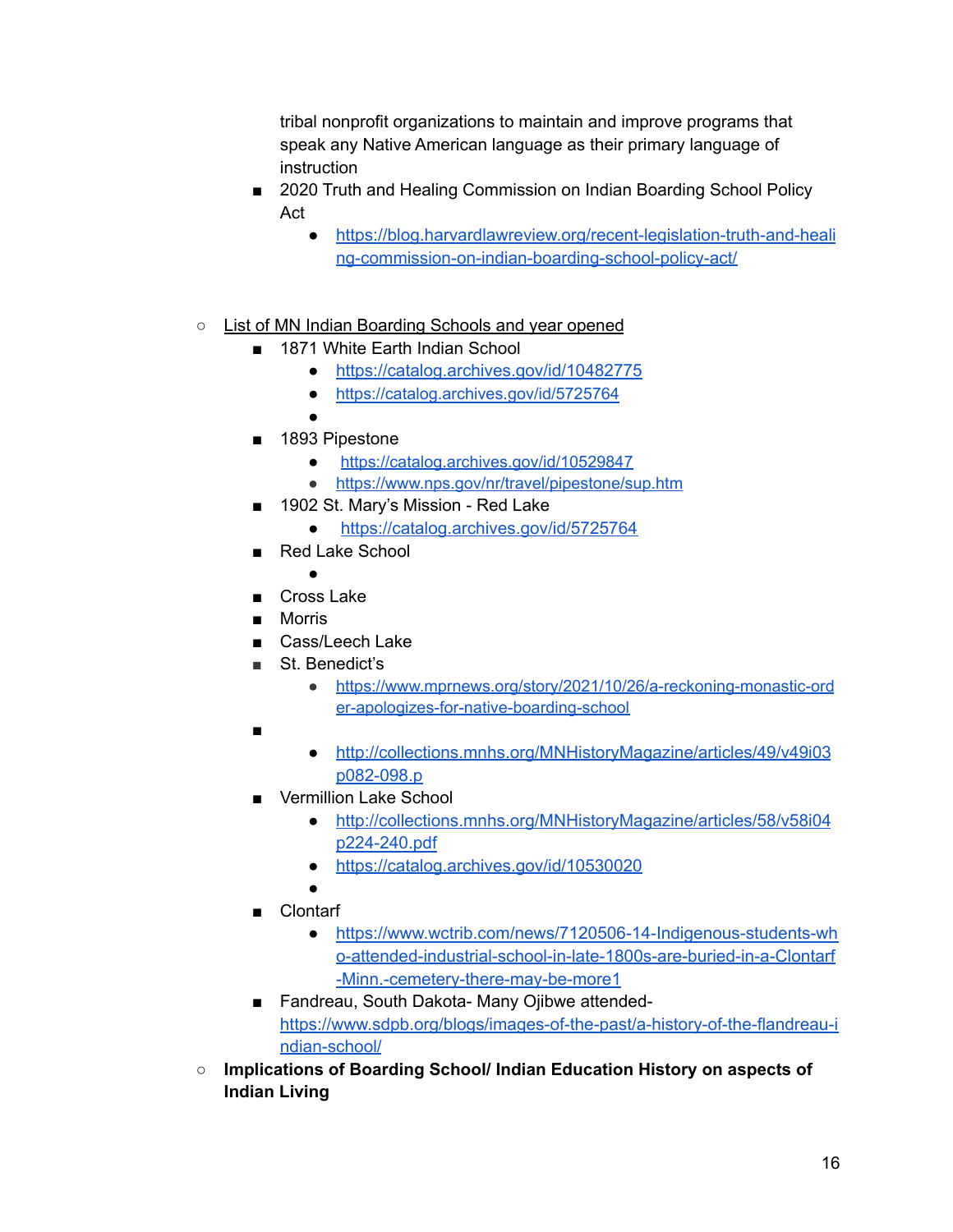- Resistance against Boarding Schools and Responses
- Centuries of Abuse Mission and Boarding Schools
- On Tribal Governance- before, during, and after
- Family Dynamics- before, during, and after
- Mental Health/ Addictions Societal Expectations vs Indigenous Reality
- Future Education of Indian Students
- Languages & Ceremonies
- Health & Welfare Seasonal Rounds Ability to Provide for self and families

### **● Tribal Rights & Sovereignty**

- **○ Resources:**
	- [SOVEREIGN IMMUNITY.docx](https://docs.google.com/document/u/0/d/1JrPWLxiMWYsFAHFN8VspJqmyH8lFroOt/edit)
	- [Plenary Powers.docx](https://docs.google.com/document/u/0/d/1SrKQUzqd-eoguQSQbjvE3nx7ntANSP8T/edit)
	- [DIMINISHED TRIBAL SOVEREIGNTY.docx](https://docs.google.com/document/u/0/d/1ueQkcpnvJJdigZj9shCCCGheaOCM2k1y/edit)
	- ■
- 1943 Tribal leaders create the National Congress of American Indians
- 1944 Attacks on IRA increase- 1943 Senate report (Survey of the Conditions Among the Indians of the United States)
- 1952 Arizona v. California litigation begins water rights case won by tribes
- 1963 First Supreme Court ruling in Arizona v. California- The Court held that the United States had reserved water rights for five Indian reservations in accordance with the Court's earlier Winters v. United States decision.
- 1966 Indian appointed as Interior Commissioner of Indian Affairs- President Johnson appointed Robert Bennett as Commissioner. He was the first Indian to hold the position in the modern era.
- 1970 United States files suit on treaty right to fish United States v. Washington remains an active case today.
- 1972 "Split" Justice Department/Interior Department briefs begin Department of Justice, representing the federal interest, and those of the Department of the Interior, representing the Indian interest.
- 1973 United States files treaty fishing rights case in Michigan- The United States filed a lawsuit on behalf of the Bay Mills Indian Community to obtain a clear determination of the Community's right to fish in areas of Lakes Michigan, Huron, and Superior ceded under an 1836 treaty. Several other tribes intervened, and the treaty right was initially confirmed by a 1979 decision
- 1974 The Supreme Court rules that federal relationships with tribes are political, not racial, in nature In Morton v. Mancari
- 1976 "Split" briefs end- The Justice Department filed split briefs in six cases; in all of them, the pro-Indian position eventually prevailed. DOJ requested that the agreement be allowed to lapse.
- 1976 McCarran Amendment application to Indian reserved water rights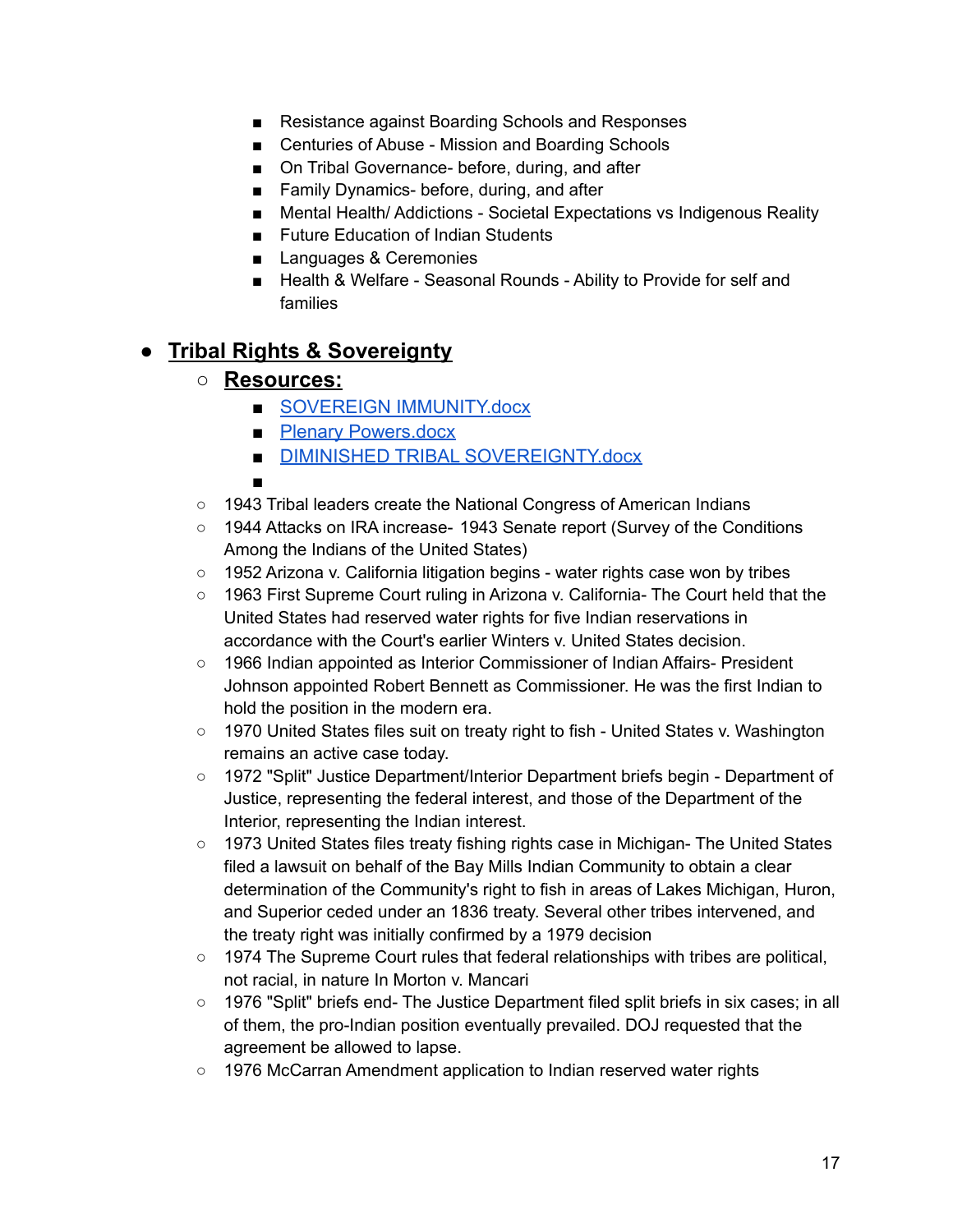- 1976 Supreme Court limits reach of Public Law 280- In Bryan v. Itasca County, the Supreme Court ruled that Public Law 280, which was enacted in 1953, does not provide for state regulatory power over Indian lands.
- 1977 United States v. Antelope, the Supreme Court held that "federal regulation of Indian tribes, therefore, is governance of once-sovereign political communities; it is not to be viewed as legislation of a 'racial' group consisting of 'Indians.'"
- 1981 Supreme Court addresses tribal civil authority over non-Indians- In Montana v. United States, the Supreme Court issued the first of several decisions clarifying the scope of tribal civil authority over non-Indians. The Court has since made clear that the inherent sovereign powers of an Indian tribe generally do not extend to the activities of non-Indians on fee lands except in certain circumstances.
- 1983 President Reagan in a January 1983 statement on federal Indian policy, stated his support for self-determination and specifically noted the existence of a government-to-government relationship between the federal government and Indian tribes.
- 1983 Nevada v. United States decided by Supreme Court- The Supreme Court held that the federal government does not breach its fiduciary duty to Indian tribes by simultaneously representing competing interests, when Congress has obliged it to represent both.
- 1984 Environmental Protection Agency issues Tribal policy- The agency stated that "in keeping with the federal trust responsibility, [EPA] will assure that Tribal concerns and interests are considered whenever EPA's actions and/or decisions may affect reservation environments."
- 1985 Consent Decree Great Lakes fishery was allocated among the parties by lake, zones, species, and catch limits. After that decree expired in 2000, it was replaced by a new agreement.
- 1987 Clean Water Act amended to include a provision treating tribes as akin to states. In the mid-1980s, Congress began to amend federal pollution control statutes to treat tribes like states. In 1986, Congress amended the Clean Water Act to include such a provision. In 1990, Congress included such a provision in the Clean Air Act.
- 1988 Indian Gaming Regulatory Act enacted Shortly after the Supreme Court's 1987 ruling in California v. Cabizon Band of Mission Indians, which held that California lacked authority to impose its regulatory gaming requirements on a tribal bingo operation, Congress enacted comprehensive legislation to address Indian gaming. Among other things, the statute created the National Indian Gaming Commission (NIGC)
- 1990 Native American Grave Protection and Repatriation Act enacted- The legislation addressed protection of Native American grave sites and the repatriation of remains on federal and tribal lands and culturally significant objects from museums receiving federal aid. A number of states have enacted similar statutes.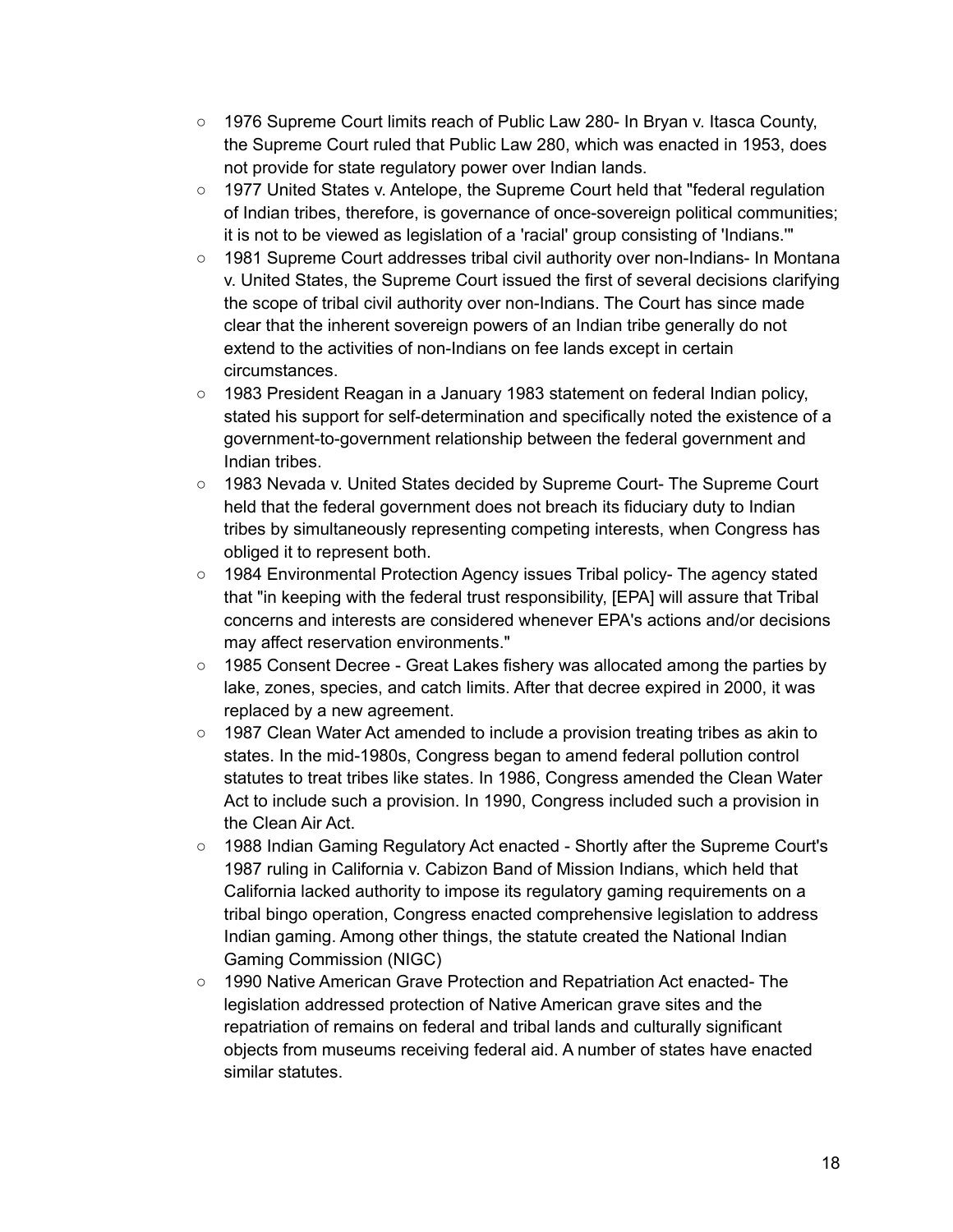- 1998 Supreme Court affirms tribal sovereign immunity- In Kiowa Tribe of Oklahoma v. Manufacturing Technologies, the Court affirmed that federally recognized tribes"enjoy immunity from suits on contracts, whether those contracts involve governmental or commercial activities and whether they were made on or off a reservation."
- 1999 Supreme Court issues major off-reservation tribal hunting, fishing, and gathering rights decision- The Indian Resources Section is frequently involved in litigation protecting tribal off-reservation treaty rights to hunt, fish, and gather ("usufructuary rights"). The Supreme Court's ruling in Minnesota v. Mille Lacs Band of Chippewa Indians, holding that the Chippewa retained rights on lands ceded to the United States in 1837, was a significant victory and a clear statement of tribal rights.
	- [https://www.justice.gov/enrd/minnesota-v-mille-lacs-band#:~:text=Mille%2](https://www.justice.gov/enrd/minnesota-v-mille-lacs-band#:~:text=Mille%20Lacs%20Band%20of%20Chippewa,the%20United%20States%20in%201837.&text=In%20a%205%2D4%20decision,Tribe%20and%20the%20United%20States) [0Lacs%20Band%20of%20Chippewa,the%20United%20States%20in%20](https://www.justice.gov/enrd/minnesota-v-mille-lacs-band#:~:text=Mille%20Lacs%20Band%20of%20Chippewa,the%20United%20States%20in%201837.&text=In%20a%205%2D4%20decision,Tribe%20and%20the%20United%20States) [1837.&text=In%20a%205%2D4%20decision,Tribe%20and%20the%20Un](https://www.justice.gov/enrd/minnesota-v-mille-lacs-band#:~:text=Mille%20Lacs%20Band%20of%20Chippewa,the%20United%20States%20in%201837.&text=In%20a%205%2D4%20decision,Tribe%20and%20the%20United%20States) [ited%20States.](https://www.justice.gov/enrd/minnesota-v-mille-lacs-band#:~:text=Mille%20Lacs%20Band%20of%20Chippewa,the%20United%20States%20in%201837.&text=In%20a%205%2D4%20decision,Tribe%20and%20the%20United%20States)
- 2004 United States files claim for Michigan tribes' right to hunt, fish, and gather on lands ceded under treaty- In 1979, the five treaty tribes in the United States v. Michigan litigation that commenced in 1973 amended their complaint to assert tribal hunting, fishing, and gathering rights on lands ceded to the United States under an 1836 treaty. In 2004, the Indian Resources Section filed a supplemental complaint alleging that the tribal right reserved under a provision of the treaty continued to exist on lands and waters within the ceded area that were not required for settlement within the meaning of the treaty. This phase of the litigation was resolved by a settlement agreement entered into in 2007.
- 2004 Supreme Court affirms scope of Congress's authority over Indian affairs (Tribal Courts) In United States v. Lara, the Court considered whether Congress' expansion of tribal authority over members of other tribes altered the inherent authority of tribes or whether Congress was limited to delegating federal authority to tribes. This issue arose in the context of a tribal prosecution and a subsequent federal prosecution of the same person for the same criminal act. Prosecutions by separate sovereigns normally do not constitute a violation of the Double Jeopardy Clause of the Fifth Amendment.
- 2007 Off-reservation tribal hunting, fishing, gathering rights settlement reached in Michigan- The United States filed a lawsuit in 1973 in order to honor and enforce commitments the federal government made to the Ottawa and Chippewa Indian Nations in the 1836 Treaty of Washington. In that treaty, the Ottawas and Chippewas ceded lands and waters that encompass much of Michigan and the Great Lakes but, in return, retained hunting and fishing rights within the ceded territory.
- 2009 Supreme Court interprets IRA The Supreme Court, however, held that the word "Indian," which is defined in the 1934 Indian Reorganization Act to include "all persons of Indian descent who are members of any recognized tribe now